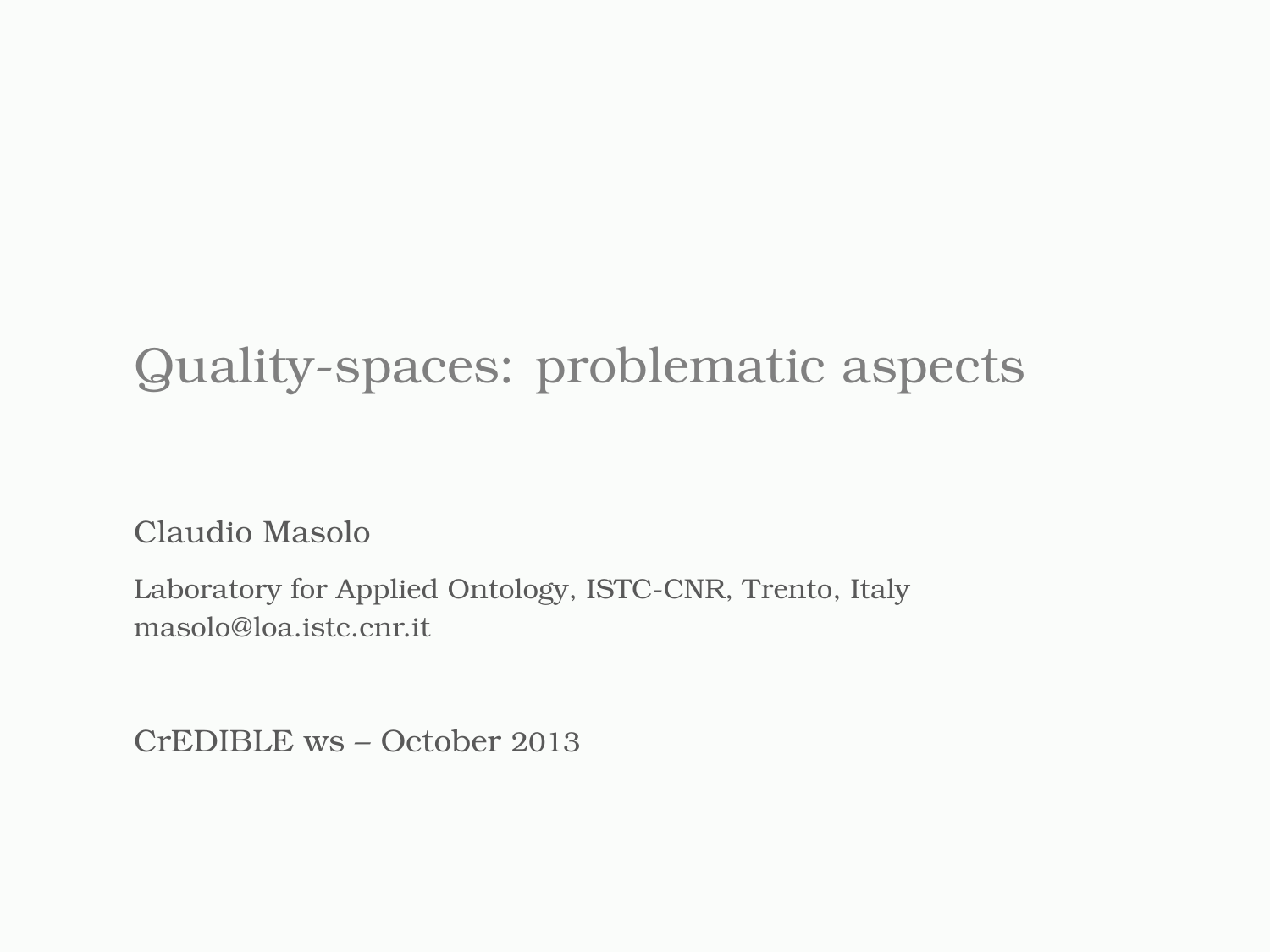this car is red at time *t*

- $\blacksquare$  RED<sub>t</sub>(c#1)  $\leftrightarrow$  RED(c#1, *t*)
- $\Box$  c#1 ::<sub>t</sub> red

the color of this car is red at time *t*

- $\blacksquare$  color(c#1, *t*) = red
- color( $c#1$ ): $t$ <sup>red</sup>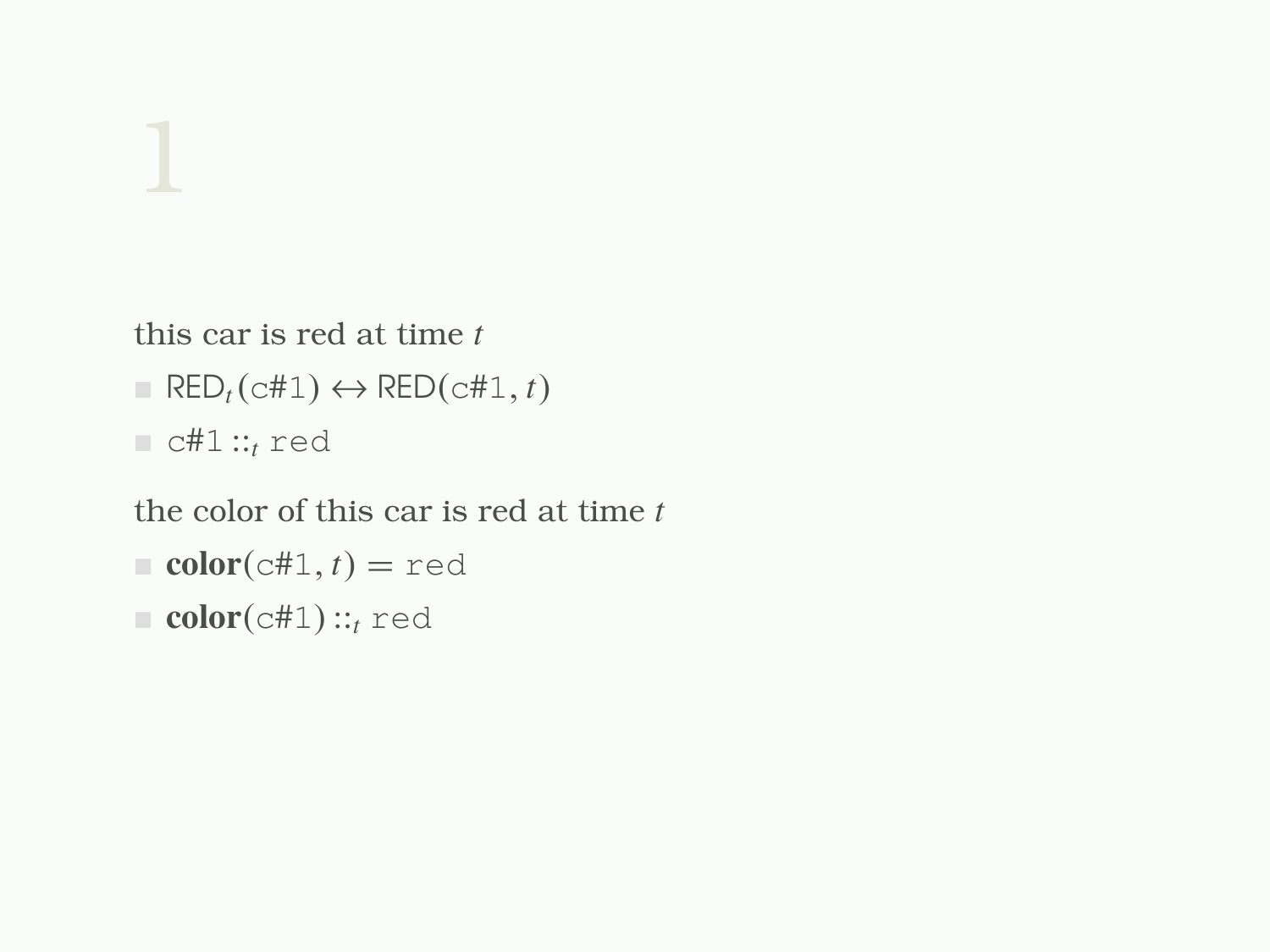this car is 800kg heavy at time *t*

- $= 800KG_t(c#1)$
- $c#1::<sub>t</sub> 800kg$

the width of this car is 2m at time *t*

- $\bullet$  weight(c#1, *t*) = 800kg
- $\blacksquare$  weight(c#1): $\cdot$ <sub>t</sub> 800kg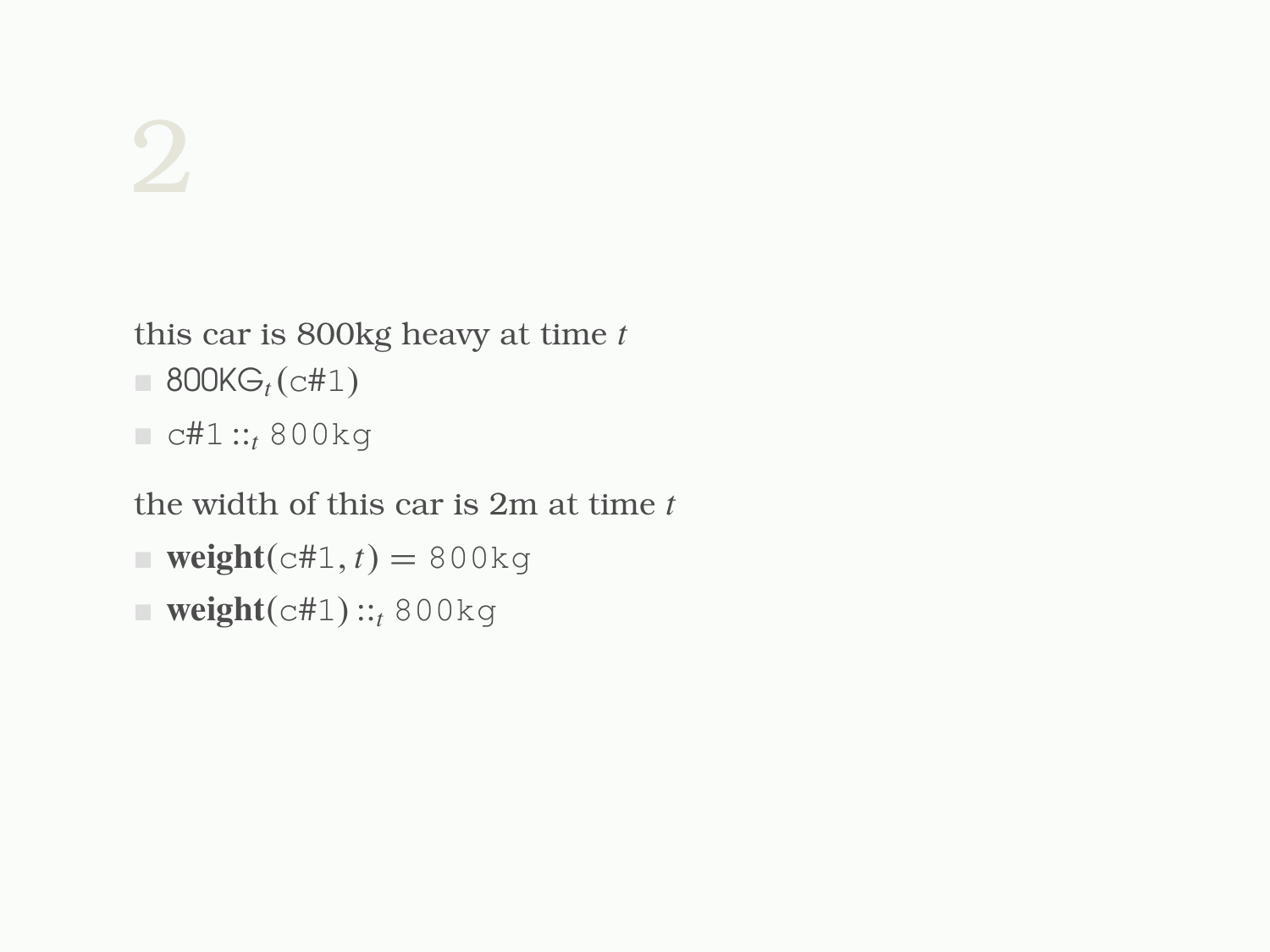#### DOLCE adopts a reified version of

color(c#1)::*<sup>t</sup>* red ∧ COLOR(red)

(finite) set of functions defined between objects and *individual qualities* QT such that

- $\blacksquare$  they are partial but cover the whole  $\mathcal{G}$
- **they are bijective:**  $\text{color}(x) = \text{color}(y) \leftrightarrow x = y$
- different functions are disjoint:  $\text{color}(x) \neq \text{weight}(x)$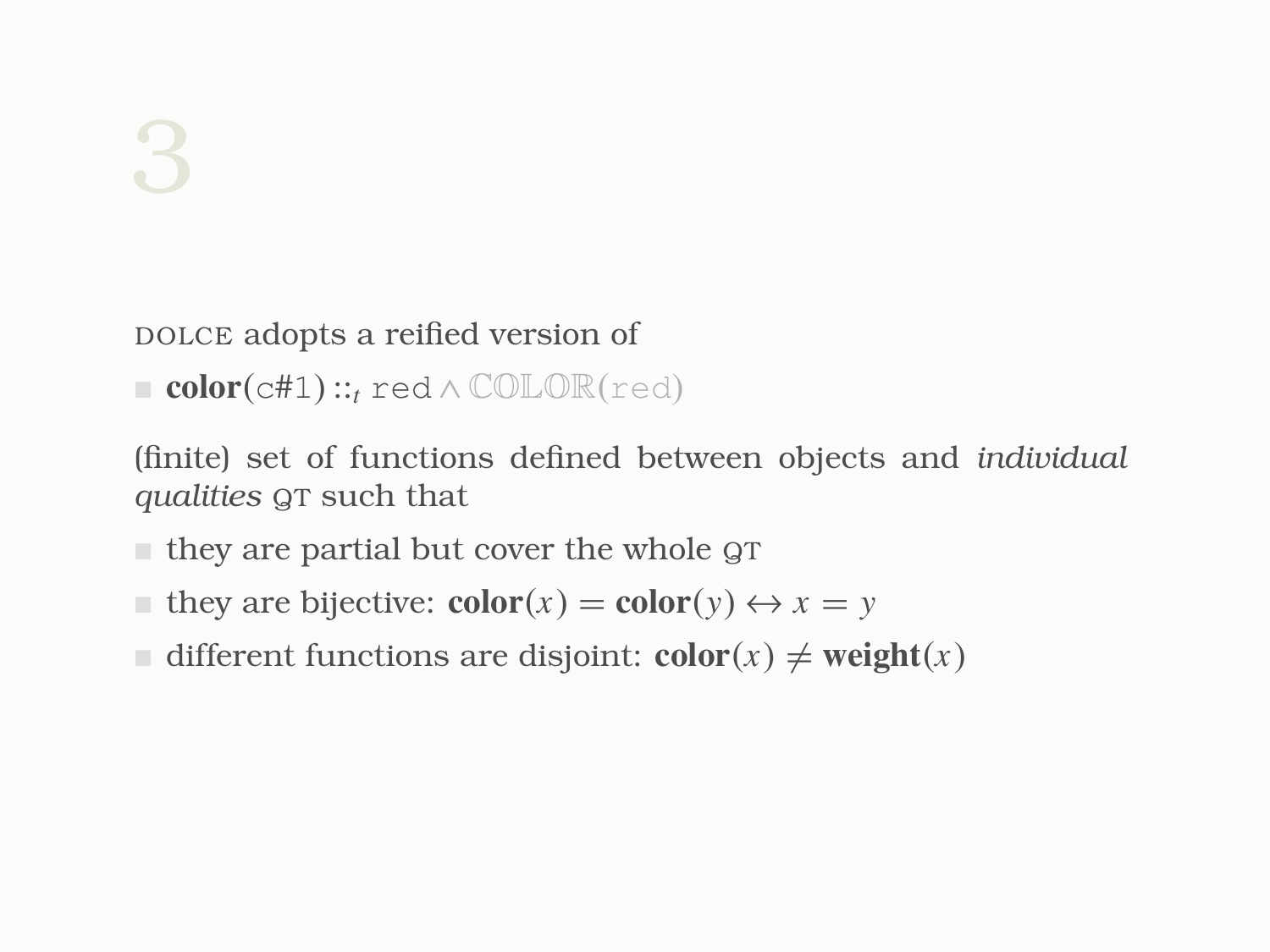note 1

- qualities QT are partitioned into *quality-kinds* Q*<sup>i</sup>*
- $q \cap a \land q \cap b \to a = b$  ( $\cap$  is called *inherence*)

$$
\mathbb{Q}_i q \to \exists x (q \curvearrowright x)
$$

$$
\mathbb{I} \mathbb{Q}_i q \wedge \mathbb{Q}_i \overline{q} \wedge q \wedge x \wedge \overline{q} \wedge x \rightarrow q = \overline{q}
$$

$$
(*) q = \mathbf{q}_i(x) \leftrightarrow \mathbb{Q}_i(q) \land q \cap x
$$

( $\bullet$ ) 1-1 correspondence between  $\mathbf{q}_i$  and  $\mathbb{Q}_i$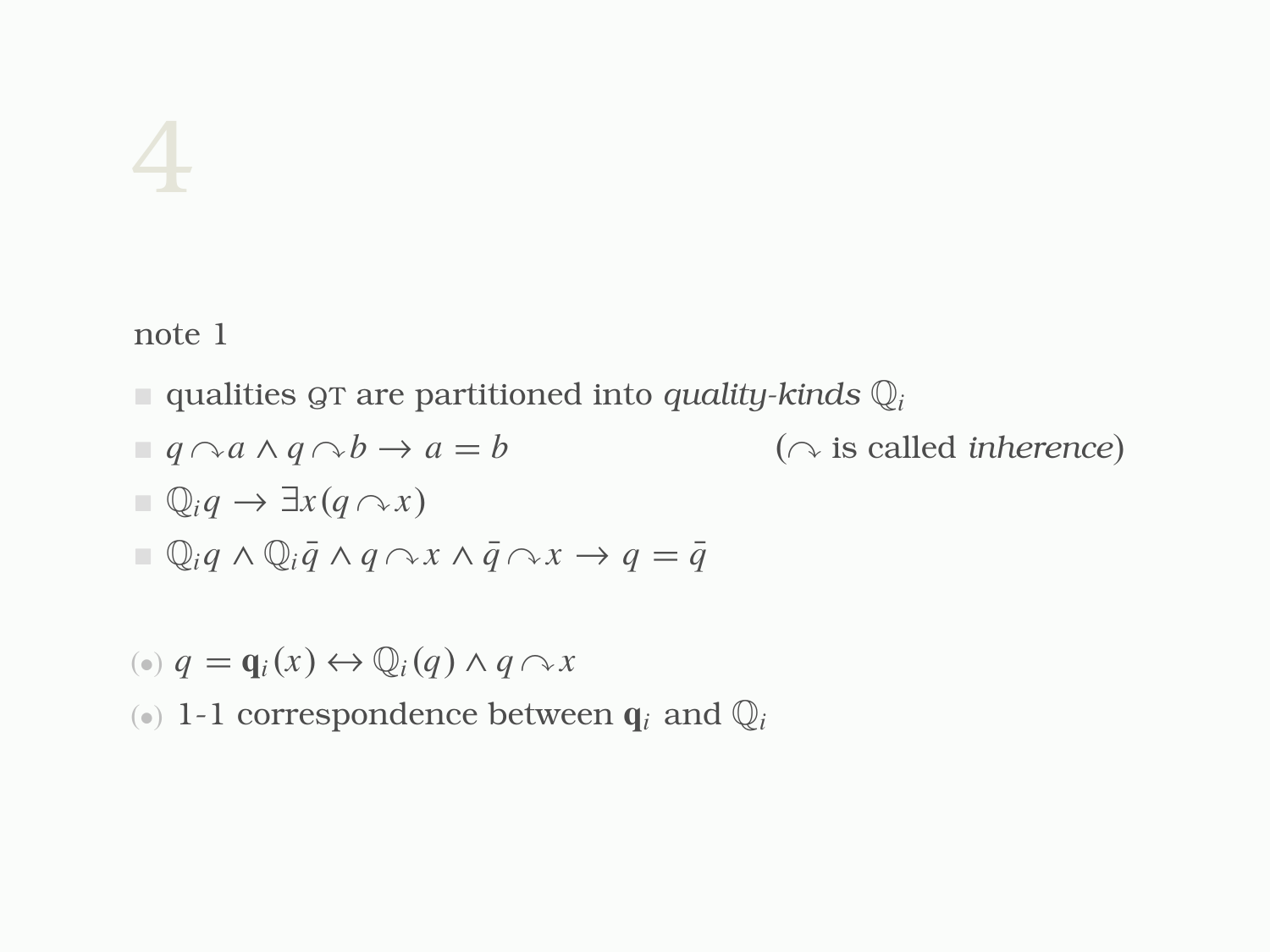note 2

- quality kinds/functions individuate classes of objects  $Q_i(x) \triangleq \exists q (q = \mathbf{q}_i(x)) \leftrightarrow \exists q (\mathbb{Q}_i \land q \land x)$ e.g., COLORED(*x*)  $\triangleq$  ∃*q*(*q* = color(*x*))
- $\langle \cdot \rangle$  Q<sub>i</sub> do not partitionate objects
- (•) metrology: a Q*<sup>i</sup>* is called a *general property* (*quantity*)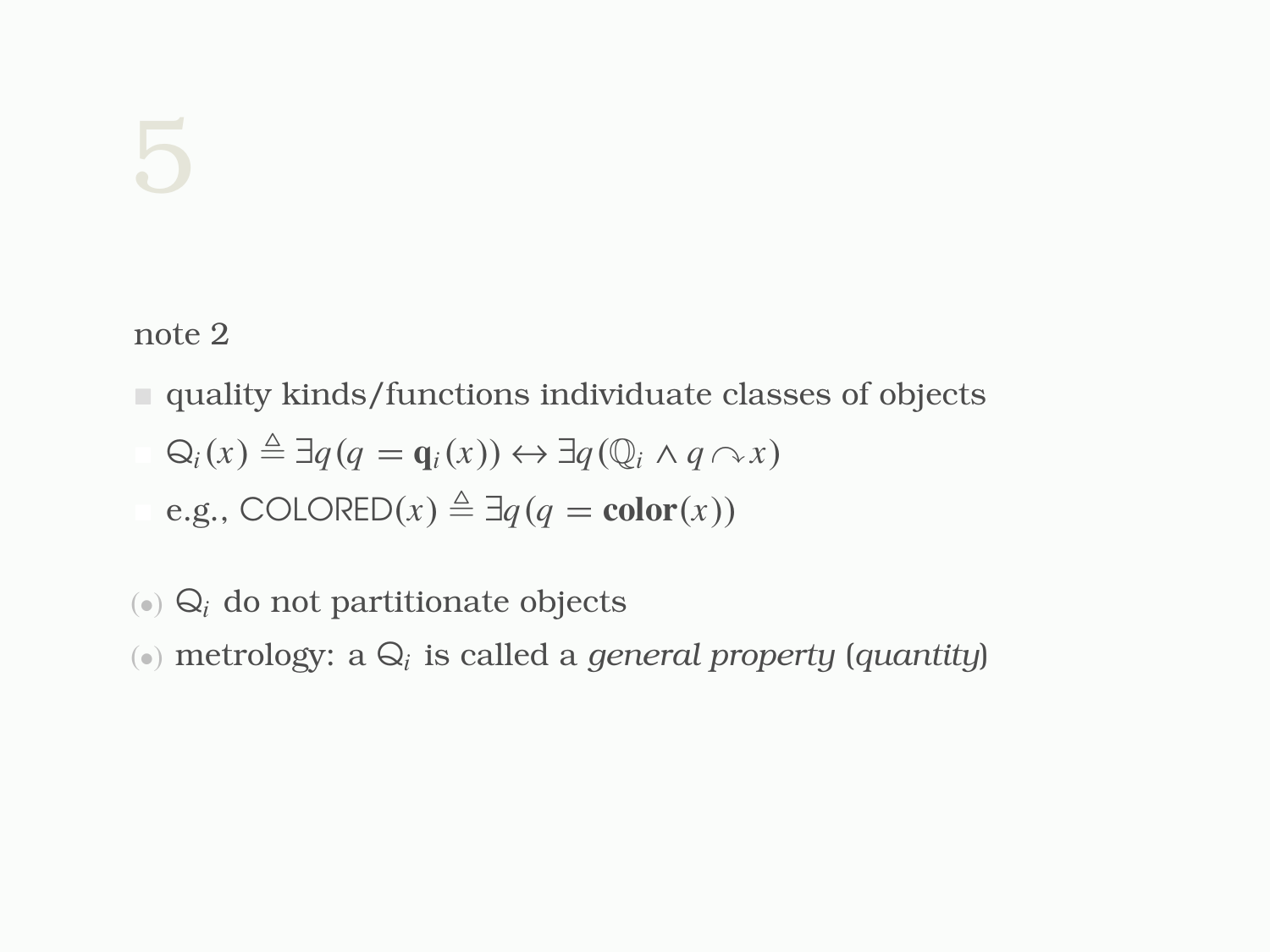note 3

(?)  $color(x) ::<sub>t</sub> scatterlet ∧ color(x) ::<sub>t</sub> red$ 

(•) we assume here that spaces are *complete* and properties are *fully-determined* and *disjoint*: at every *t*, each quality is an instance of an unique property in a **given** space

 $(\bullet)$  given a space,  $::_{t}$  is then functional (as 'ql<sub>t</sub>' and 'loc<sub>t</sub>')

(•) metrology: a fully-determined property, i.e., a property that can be predicated of an object, is called *individual property*

(•) here the structure of spaces is not considered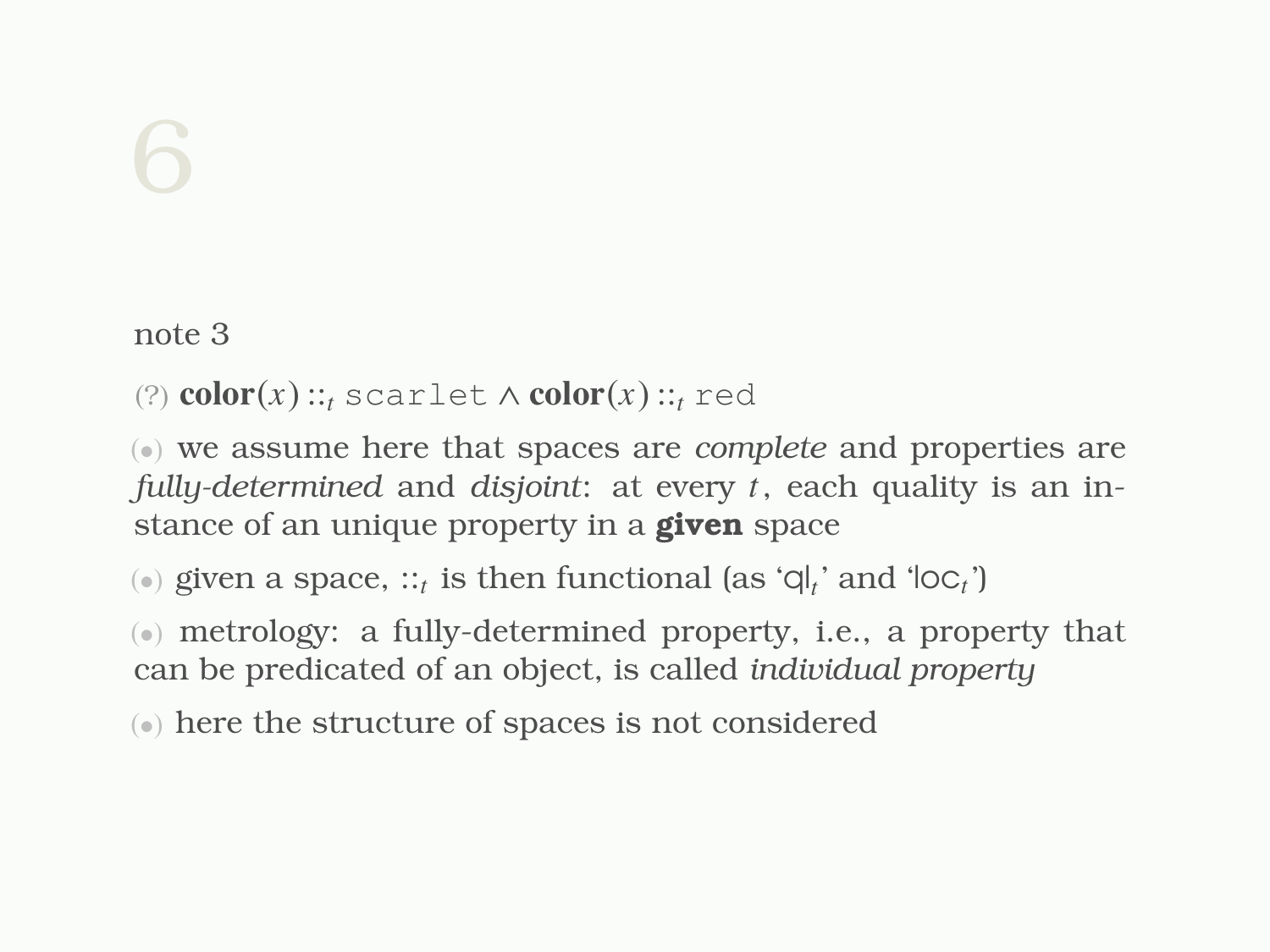given two different quality-functions q*<sup>i</sup>* and q*<sup>k</sup>*

$$
(?)\mathbf{q}_i(x,t) = \mathbf{q}_k(y,t')
$$

(?) 
$$
\mathbf{q}_i(x) ::_t p \wedge \mathbf{q}_k(y) ::_{t'} p
$$

(•) are properties/attributes *local* or *non-local* to quality kinds?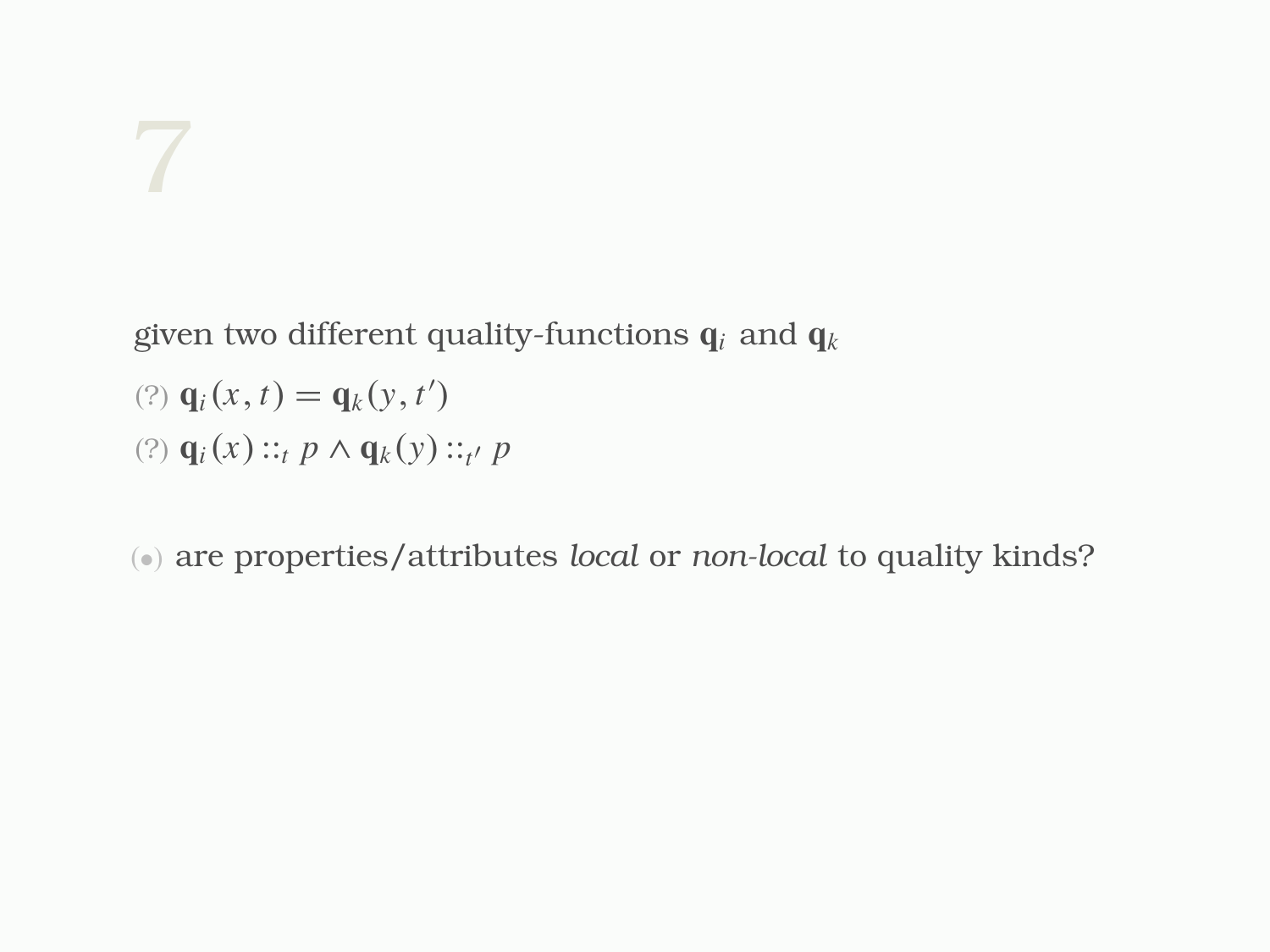DOLCE

- properties PT are partitioned in spaces  $\mathbb{S}_i$
- $\mathbf{q}_i(x) ::_t p \to \mathbb{S}_i(p)$   $\mathbf{q}_i(x) ::_t p \to \mathbb{S}_i(p)$
- $\mathbb{S}_i(p) \wedge q :: t p \rightarrow \mathbb{Q}_i(q)$  S<sub>*j*</sub>(*p*)  $\wedge q :: t p \rightarrow \exists x (q = \mathbf{q}_i(x))$
- (•) 1–1 correspondence between *quality kinds* and *spaces*
- (•) *unique* and *local* spaces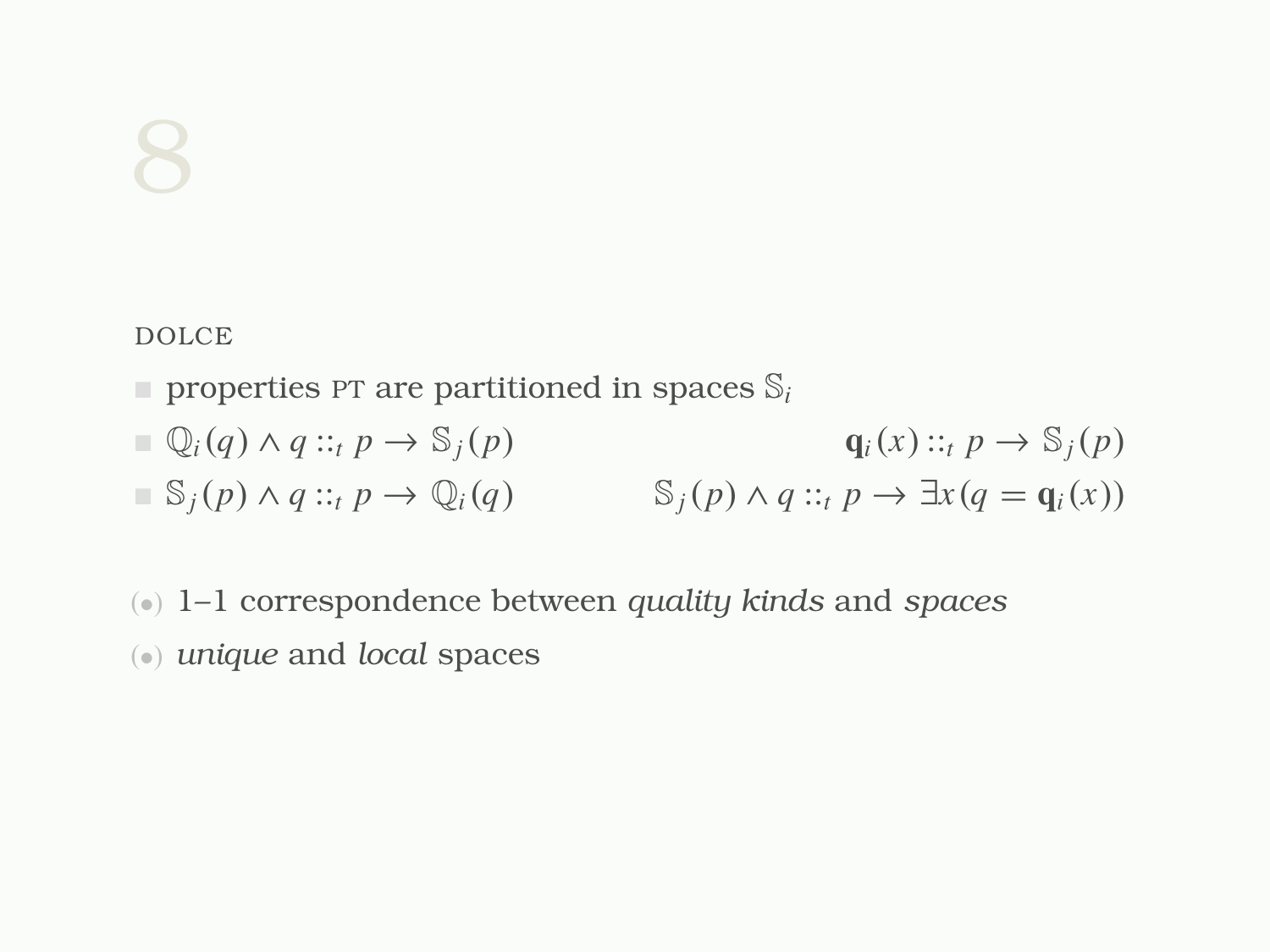unicity

■ width(*x*):: $t$  2mw → ¬ $\exists p$ (width(*x*):: $t$  *p* ∧ *p*  $\neq$  2mw)

locality

- $\equiv 2\text{MW}_t(x) \triangleq \text{width}(x)::=t^2$  2mw
- $\Box$  2MH<sub>t</sub>(*x*)  $\triangleq$  **height**(*x*)::<sub>t</sub> 2mh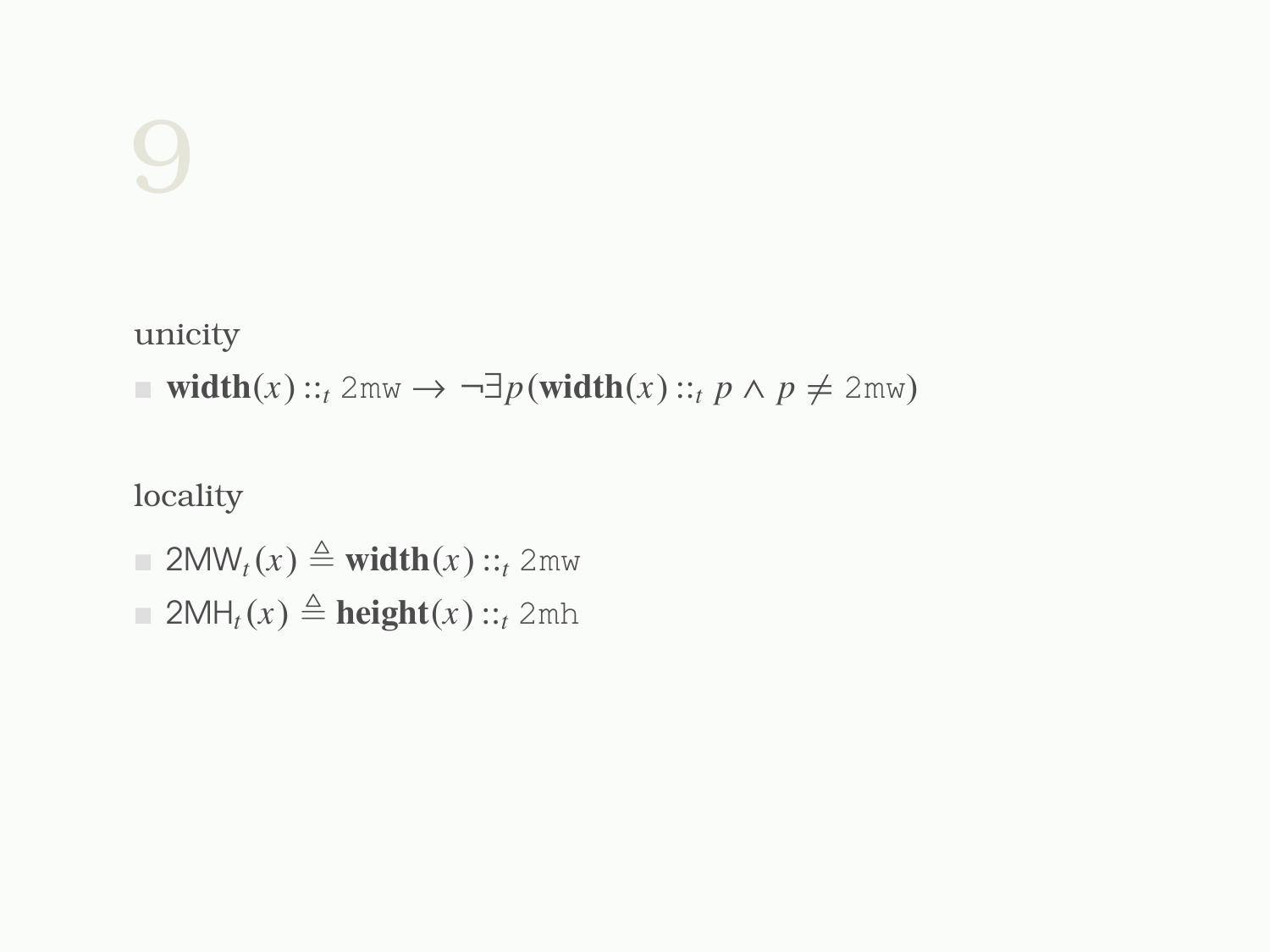DOLCE-CORE

 $\blacksquare$  properties PT are partitioned in spaces  $\mathbb{S}_i$ 

$$
\mathbb{Q}_i(q) \wedge q ::_t p \rightarrow \mathbb{S}_j(p)
$$

$$
\blacksquare \mathbb{S}_j(p) \land q ::_t p \to \mathbb{Q}_i(q)
$$

- (•) 1–*n* correspondence btw *quality kinds* and *spaces*
- (•) *multiple* and local spaces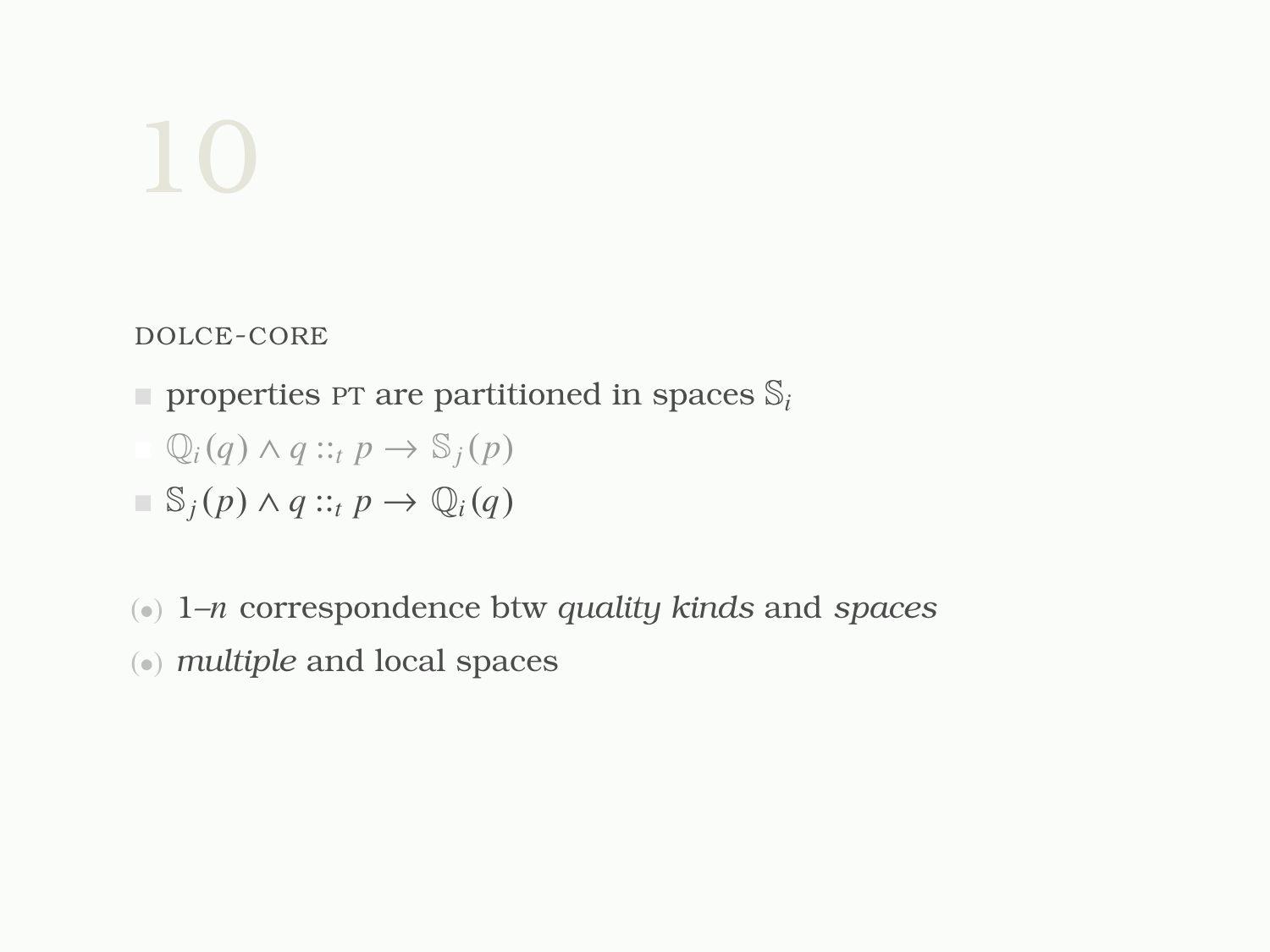multiplicity

```
color(x)::\sum t \langle r0.5g0.5b0.5\rangle \wedge color(x):t \langle h1s0.5b0.7\rangle \wedge\langler0.5g0.5b0.5\rangle \neq \langleh1s0.5b0.7\rangle
```
locality

■ 
$$
\text{GREV}_t^{\text{rgb}}(x) \triangleq \text{color}(x) ::_t \langle \text{r0.5g0.5b0.5} \rangle
$$
  
■  $\text{GREV}_t^{\text{hsb}}(x) \triangleq \text{color}(x) ::_t \langle \text{h1s0.5b0.7} \rangle$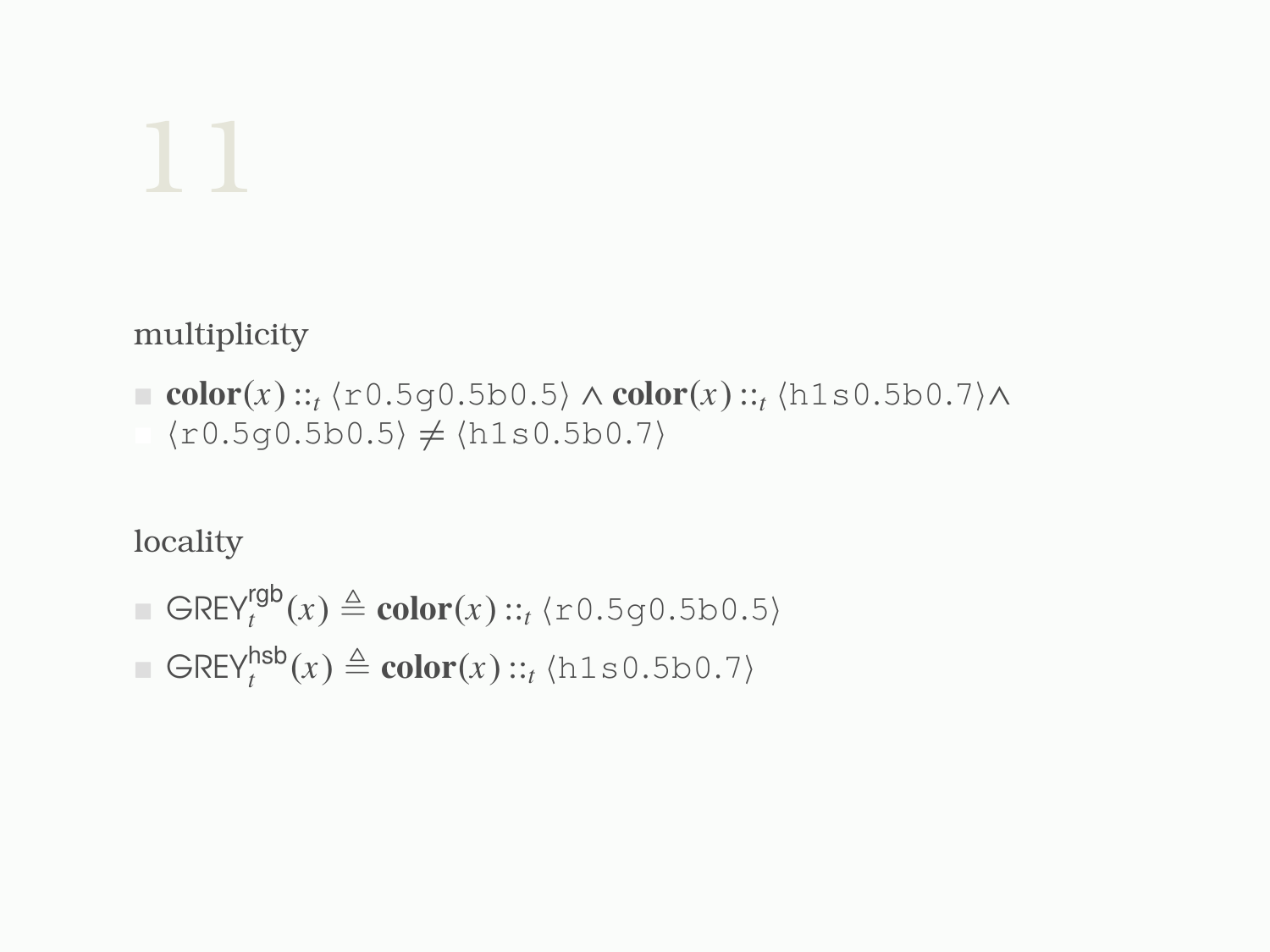locality

- (•) there is a relation btw 2mw and 2mh ?
- $\textcircled{\tiny{*}}$  there is a relation btw  $\langle \text{r0.5g0.5b0.5} \rangle$  and  $\langle \text{h1s0.5b0.7} \rangle$  ?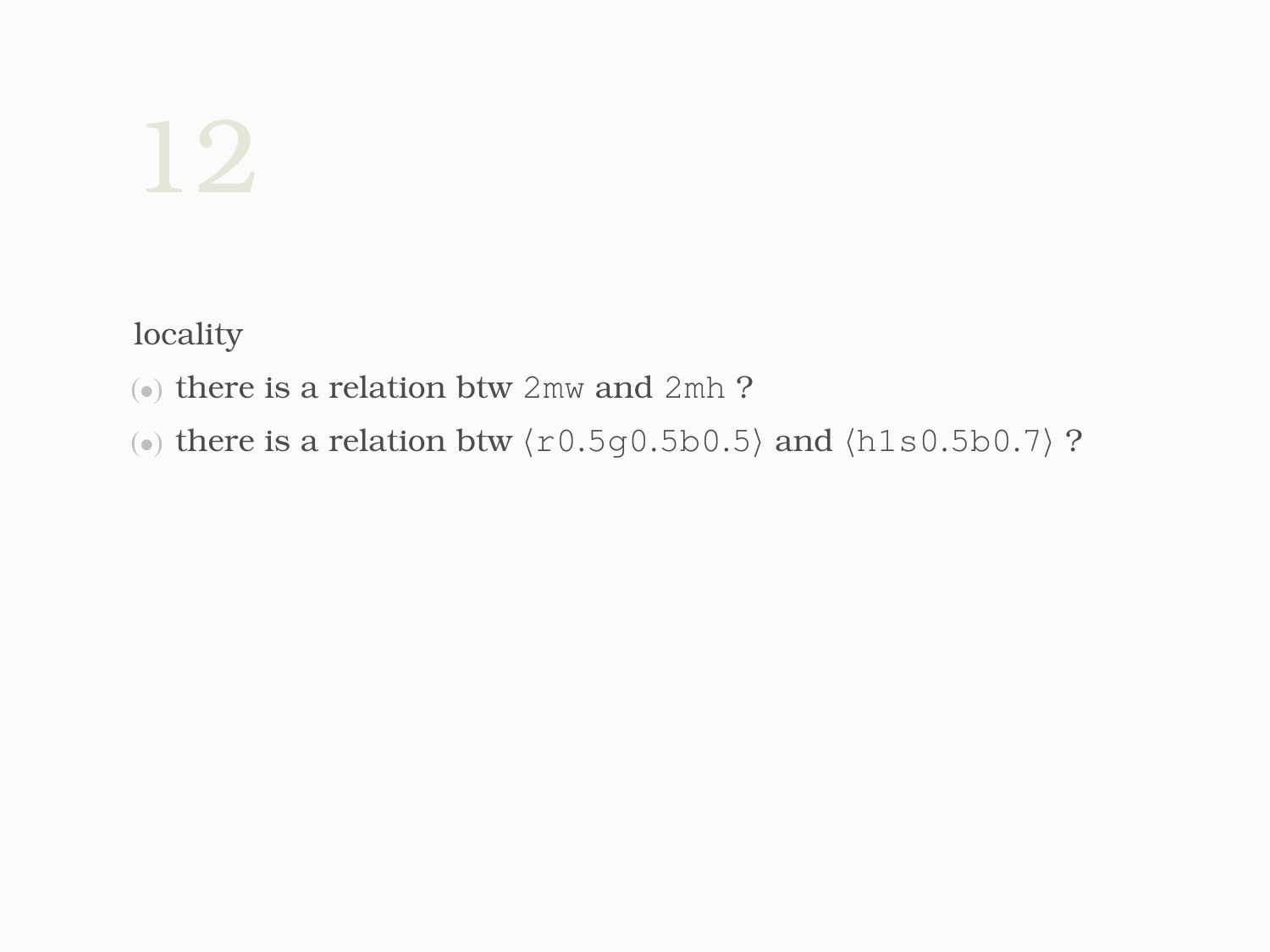- $\blacksquare$  properties PT are partitioned in spaces  $\mathbb{S}_i$
- $\mathbb{Q}_i(q) \wedge q ::_t p \rightarrow \mathbb{S}_i(p)$
- S*j*(*p*) ∧ *q* ::*<sup>t</sup> p* → Q*i*(*q*)
- (•) *n*–1 correspondence between *quality kinds* and *spaces*
- (•) unique *but non-local* spaces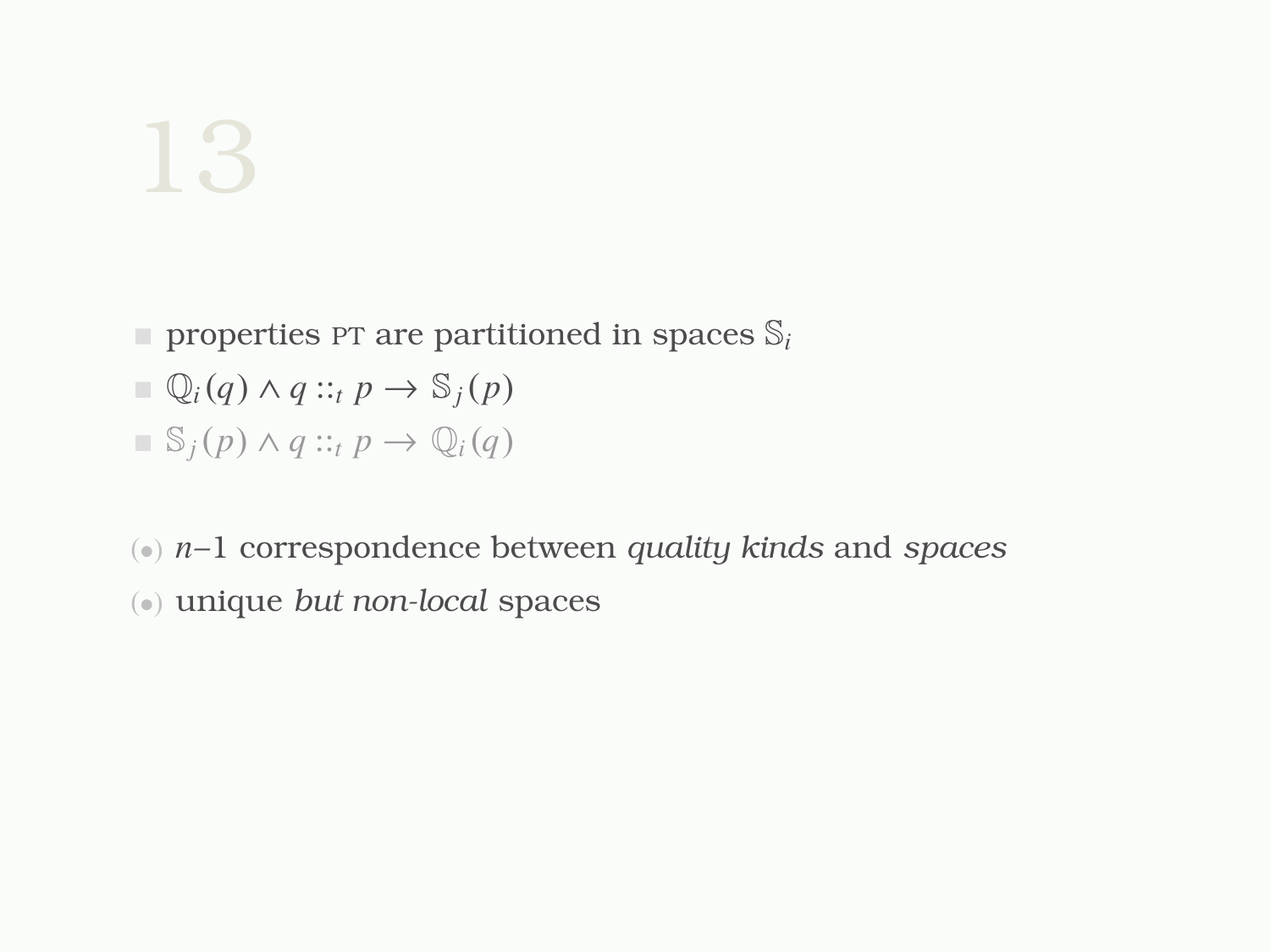unicity

(●) width(*x*):: $t$  2m →  $\neg \exists p$ (width(*x*):: $t$  *p* ∧ *p*  $\neq$  2m)

non-locality

- $\Box$  2MW<sub>t</sub>(*x*)  $\triangleq$  width(*x*)::<sub>t</sub> 2m
- $\Box$  2MH<sub>t</sub>(*x*)  $\triangleq$  **height**(*x*)::*t*</sub> 2m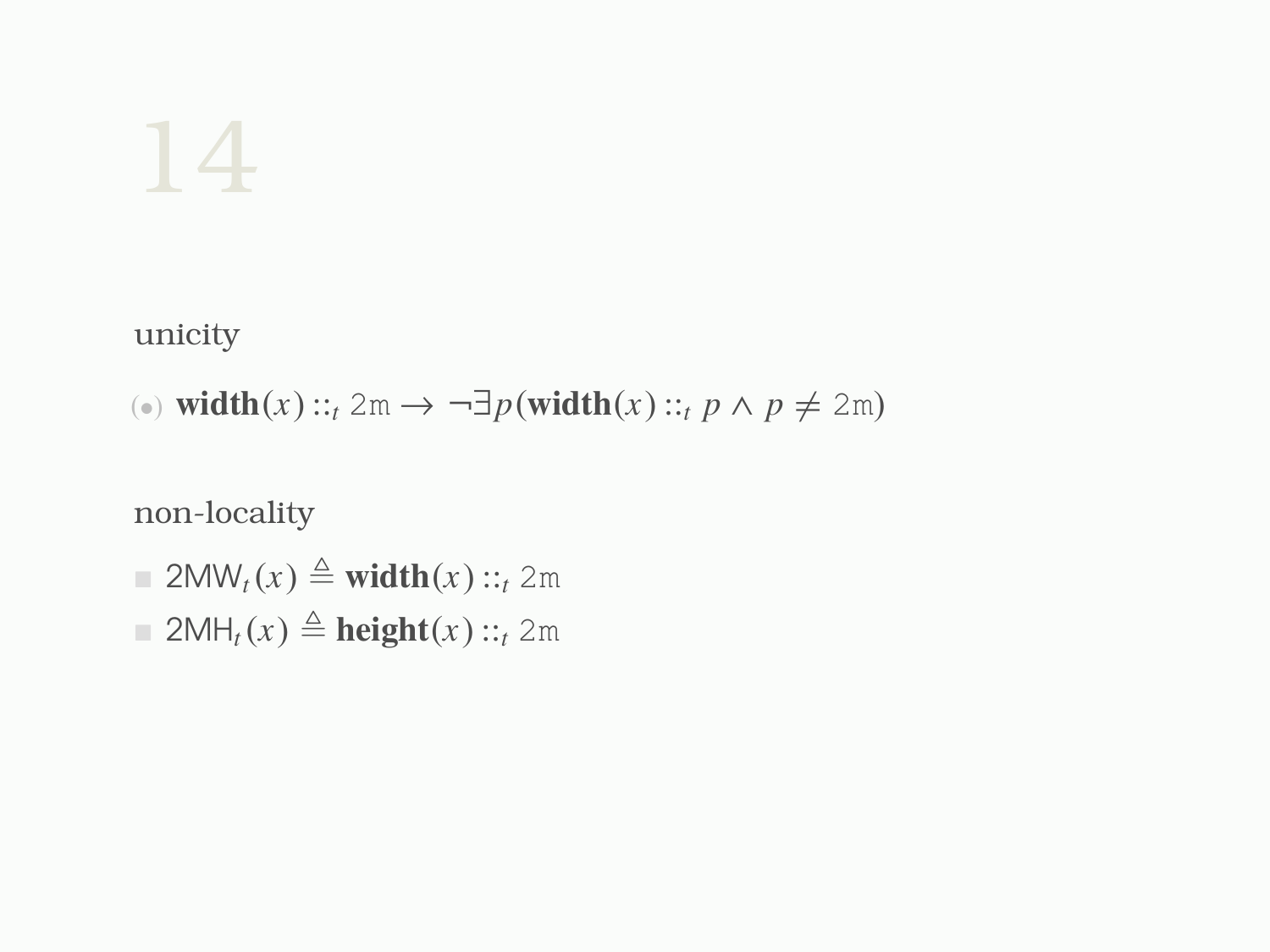is 'being 2m' a property ?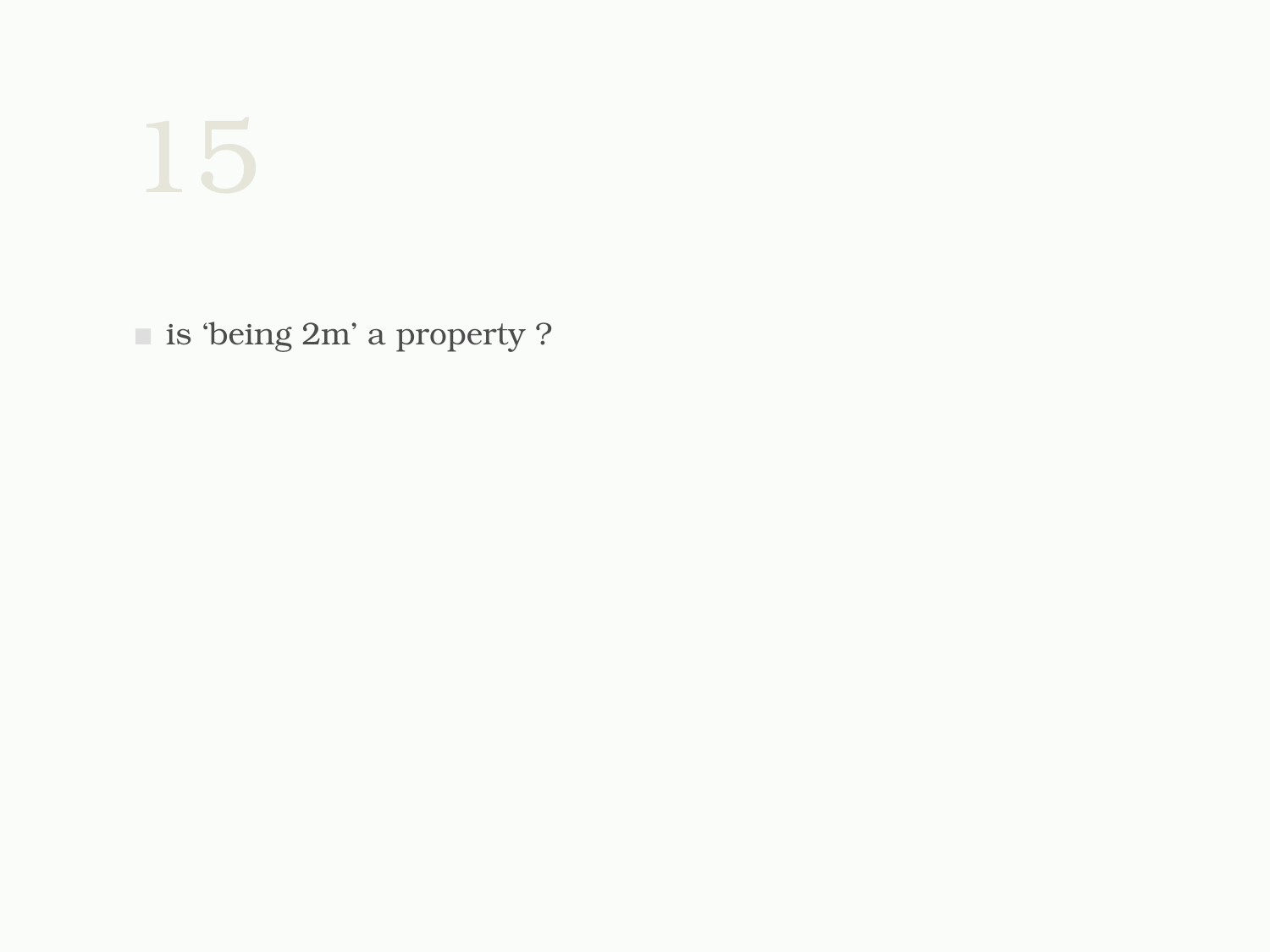option 1

'being 2m' is a property

 $\blacksquare$  it is an abstraction from, a disjunction of, 'being 2m wide', 'being 2m high', 'being 2m long', . . .

(•) (note that width-, height-, length-, etc. spaces are isomorphic)

(•) does this require spaces composed by (isomorphic) spaces, or more generally, a complex abstraction mechanism among spaces?

(•) are disjunctions of properties still (fully-specified) properties?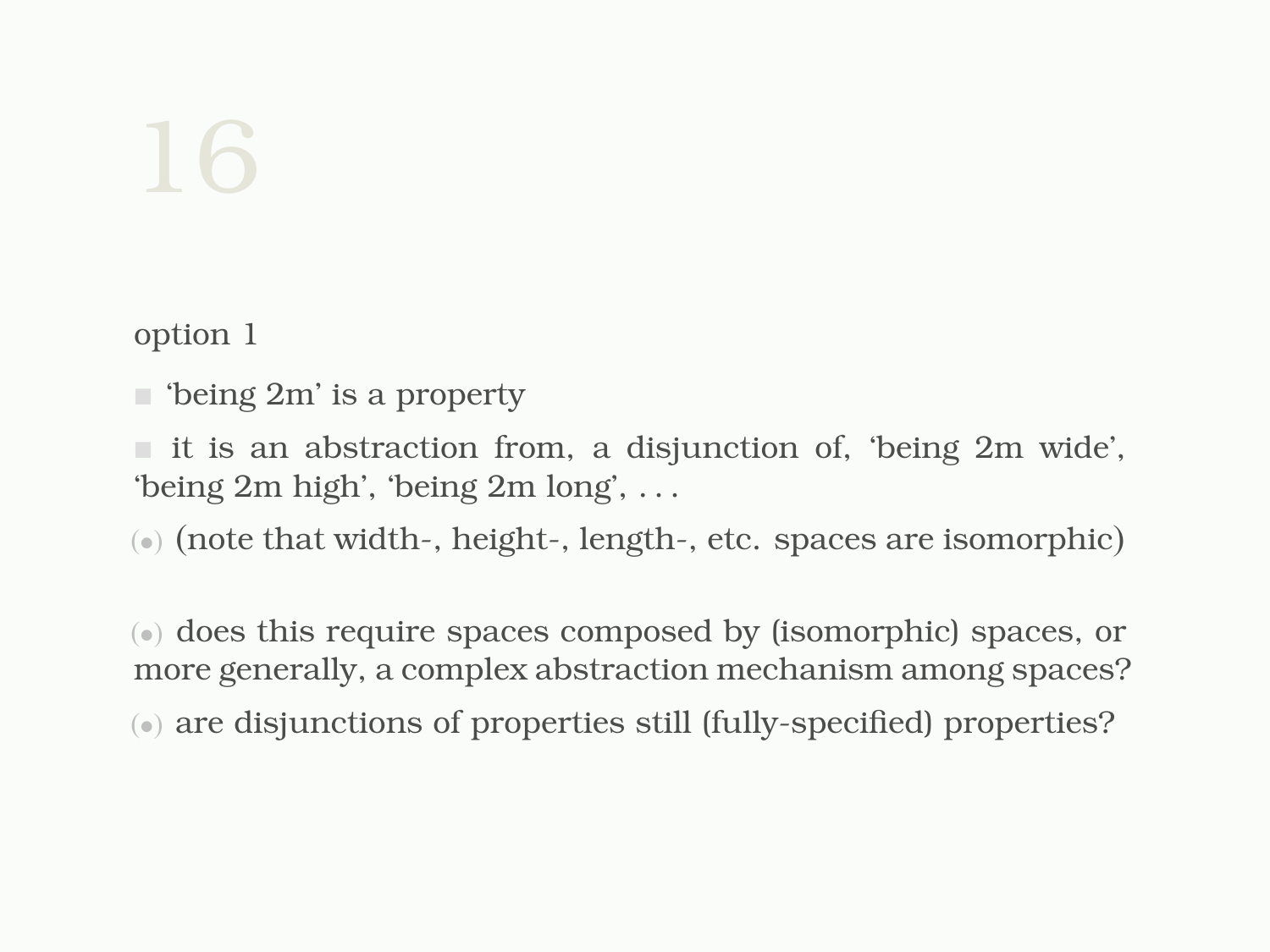option 2

- (•) 'being 2m long' (2ml) instead of 'being 2m' (2m)
- (•) qualities can have qualities
- $\equiv 2ML_t(q) \triangleq$ **length** $(q):_{t} 2m$
- $\equiv 2\textsf{MW}_t(x) \triangleq \textbf{length}(\textbf{width}'(x))::_t 2\textsf{ml}$
- $\Box$  2MH<sub>t</sub>(*x*)  $\triangleq$  **length(height'**(*x*))::<sub>t</sub> 2ml
- **△** width( $x$ )  $\triangleq$  length(width'( $x$ )), height( $x$ )  $\triangleq$  length(height'( $x$ ))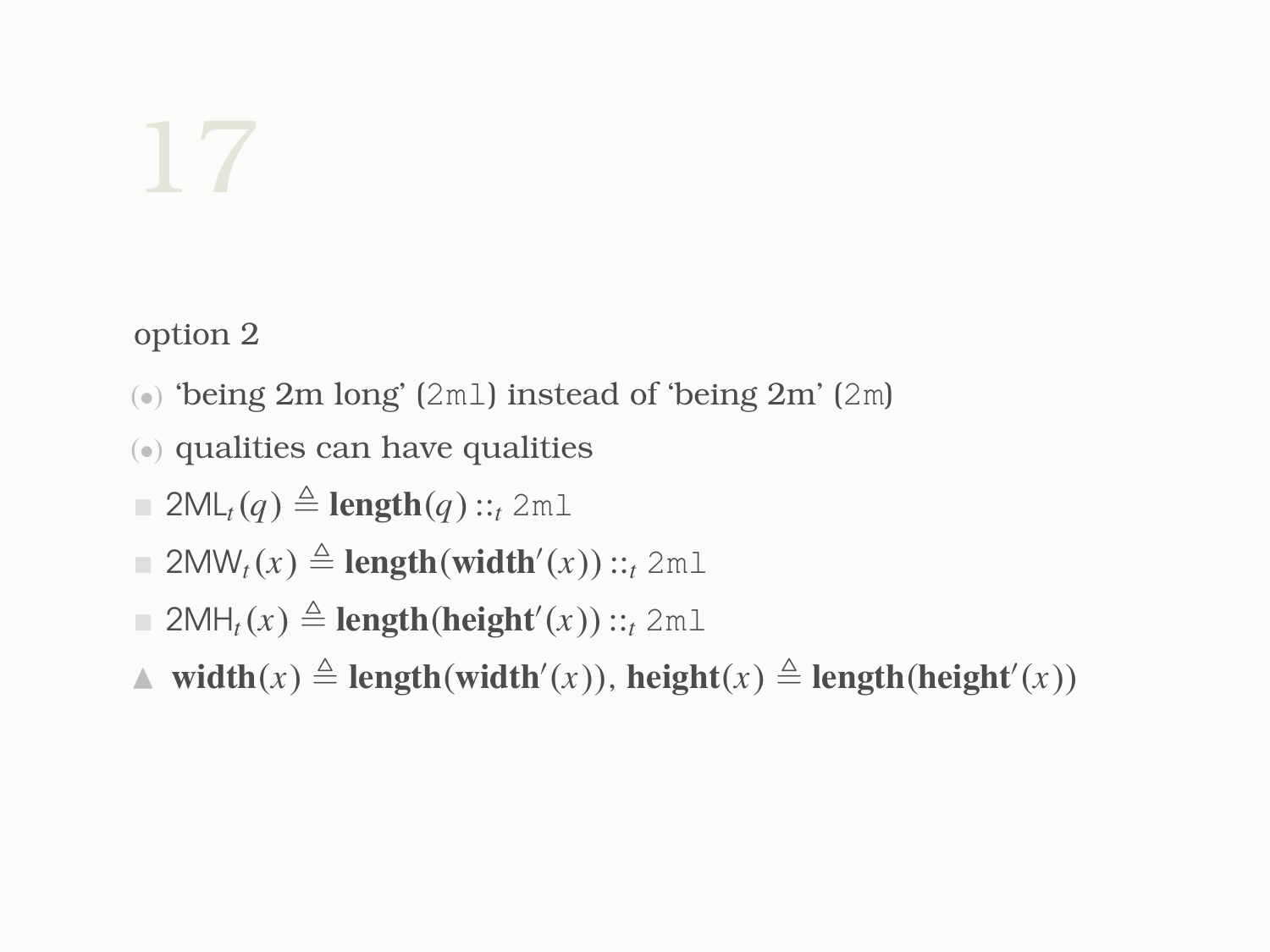option 3 (intuition)

(•) the meter can be used to measure both the *height* and the *width* of an object

- (•) one just uses it in different ways
- (•) the measurement procedure is relevant here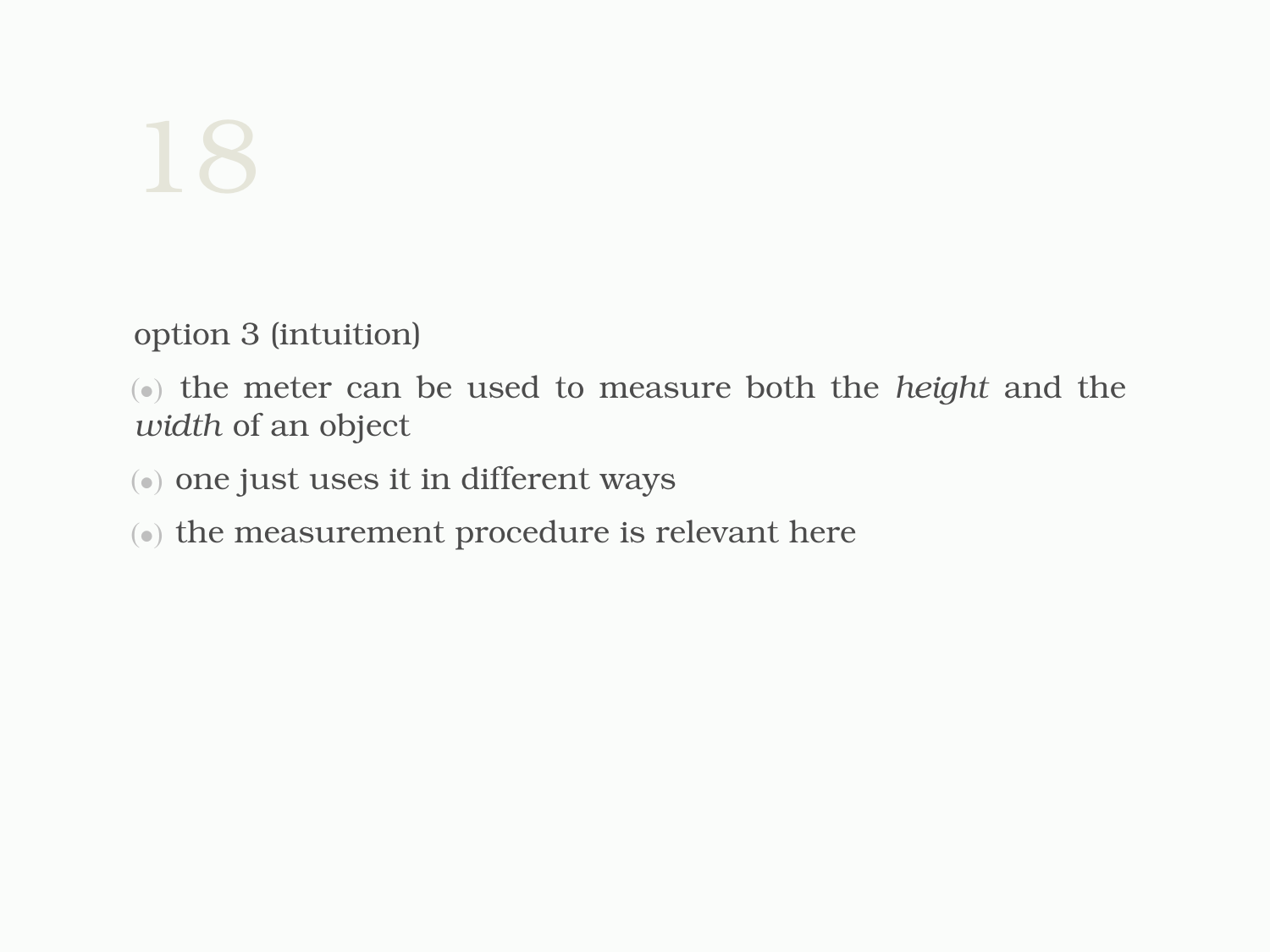(•) no time from here: equivalence classes are a problem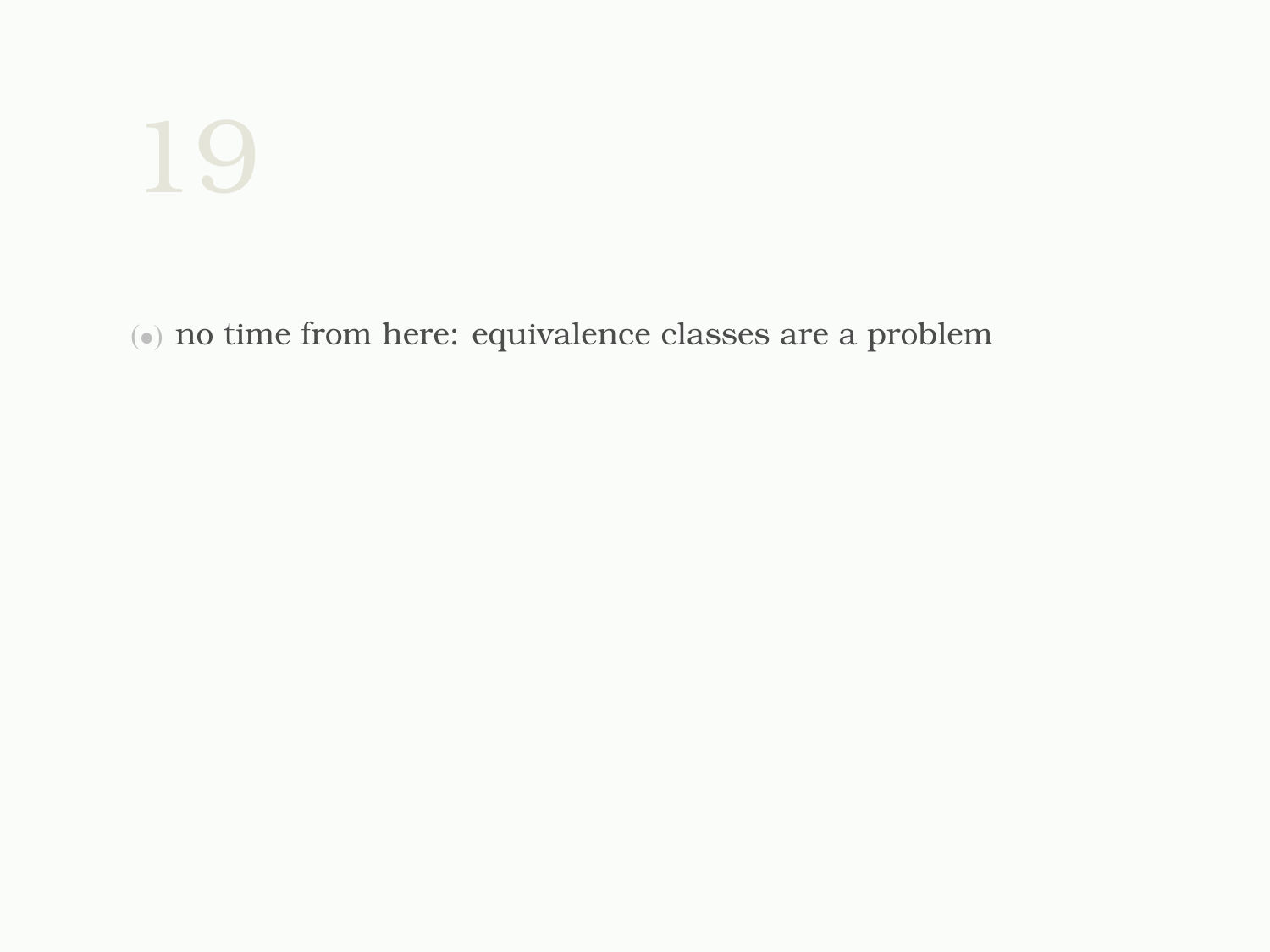#### $\mathcal{L}$

measurement in the *wide sense* (also called *evaluation*)

**E** "assignment of symbols to attributes of objects (...) in a such way to represent them, or to describe them." [Finkelstein 2003]

(•) *nominal* evaluation is included: symbols are not necessarily structured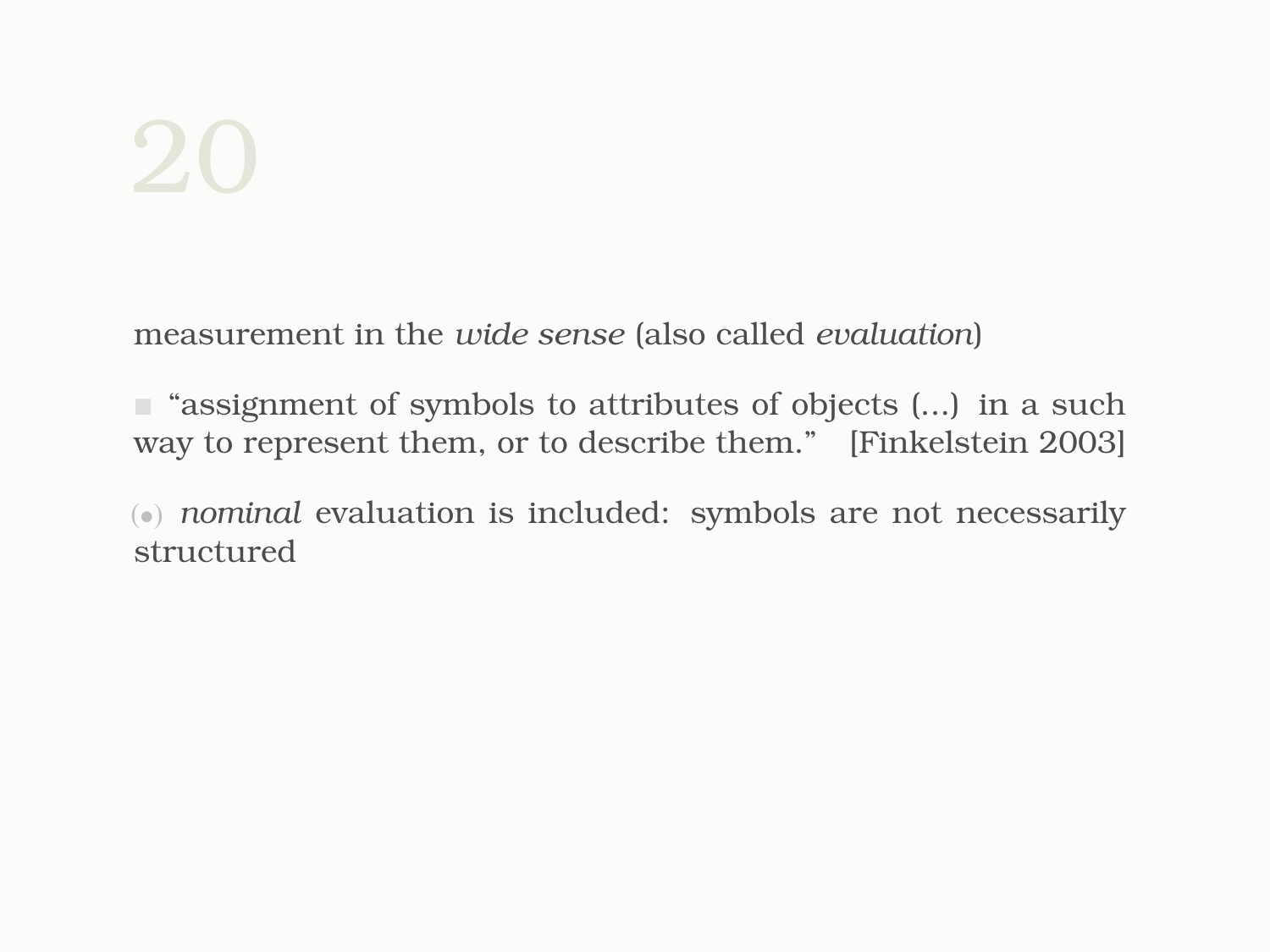*evaluation* along a quality type/attribute Q*<sup>i</sup>*

 $q_{E_i}: \mathbb{Q}_i \to SY$  $Q_i(x) \triangleq \exists q (q = \mathbf{q}(x) \land Q_i(q))$ 

*classification* along a quality type/attribute Q*<sup>i</sup>*

 $\mathbf{q}_{\mathbf{C}_i} : \mathbb{Q}_i \to \text{PR}$  **q**c<sub>*i*</sub>  ${\bf q}_{C_i}(x) = p$  *iff*  ${\bf q}_i(x)$ :: *p* 

*symbolisation* of properties

- $\blacksquare$  **q**<sub>S<sub>i</sub>: PR  $\rightarrow$  SY</sub>
- (\*)  $q_{E_i}(x) = q_{S_i}(q_{C_i}(x))$  / with qualities  $q_{E_i}(x) = q_{S_i}(q_{C_i}(q(x)))$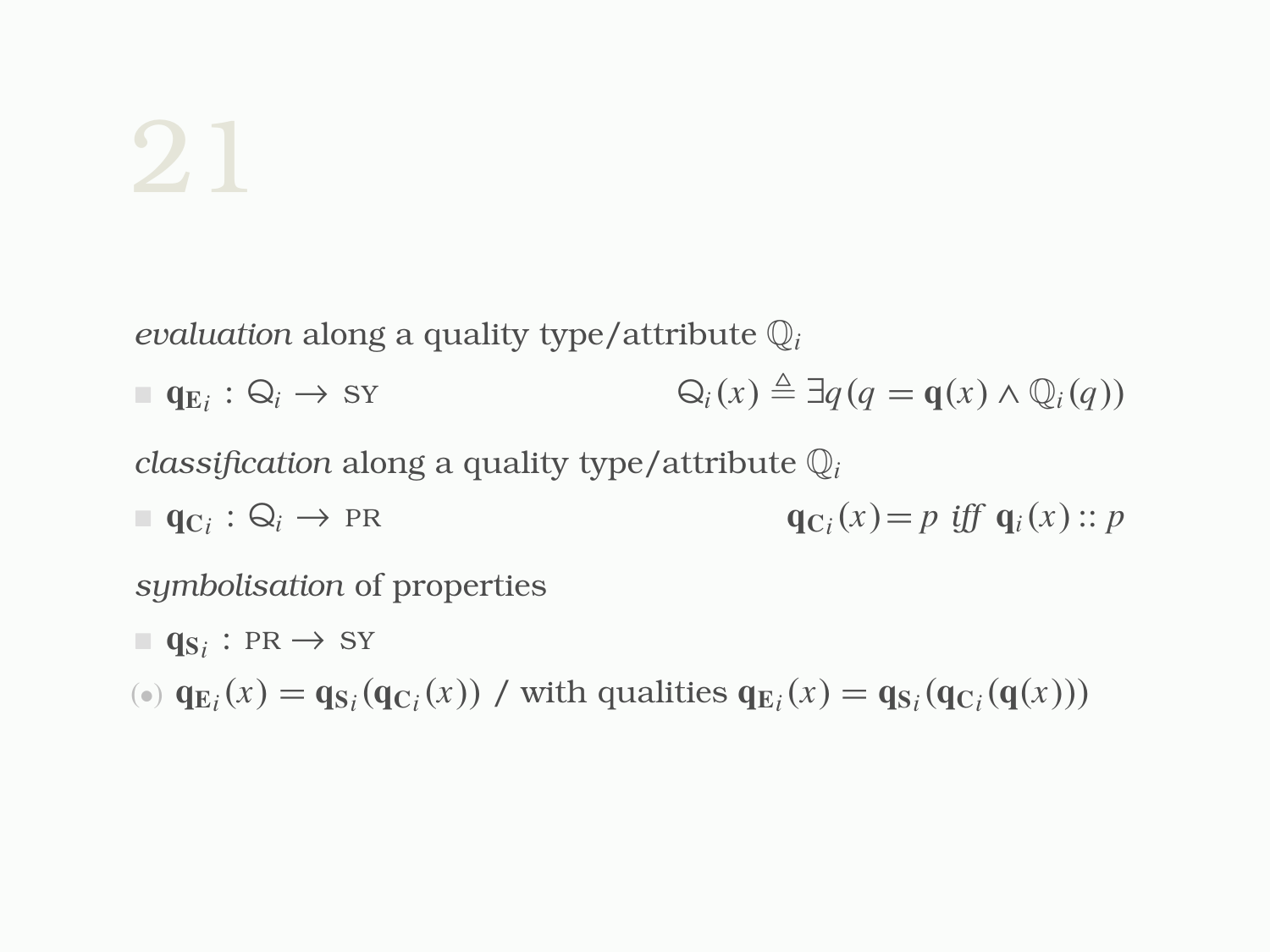- symbols (linguitic nature) sy are partitioned in  $V_i$  $(?)\; S_i(p) \land p \triangleright v \rightarrow \mathbb{V}_i(v)$  $(?) \nabla_i(v) \wedge p \triangleright v \rightarrow \mathbb{S}_i(p)$
- $\left( \bullet \right)$   $\mathbf{q}_{\text{C}_i}$  is defined only for unique space
- $\circledast$   $\mathbf{q}_{\textrm{E}_i}$  is defined only for unique space  $+$  unique symbol

 $\left( \bullet \right)$  this means that in the general case  $\mathbb{V}_{i}$  is not enough to individuate the quality-kind along with the object is evaluated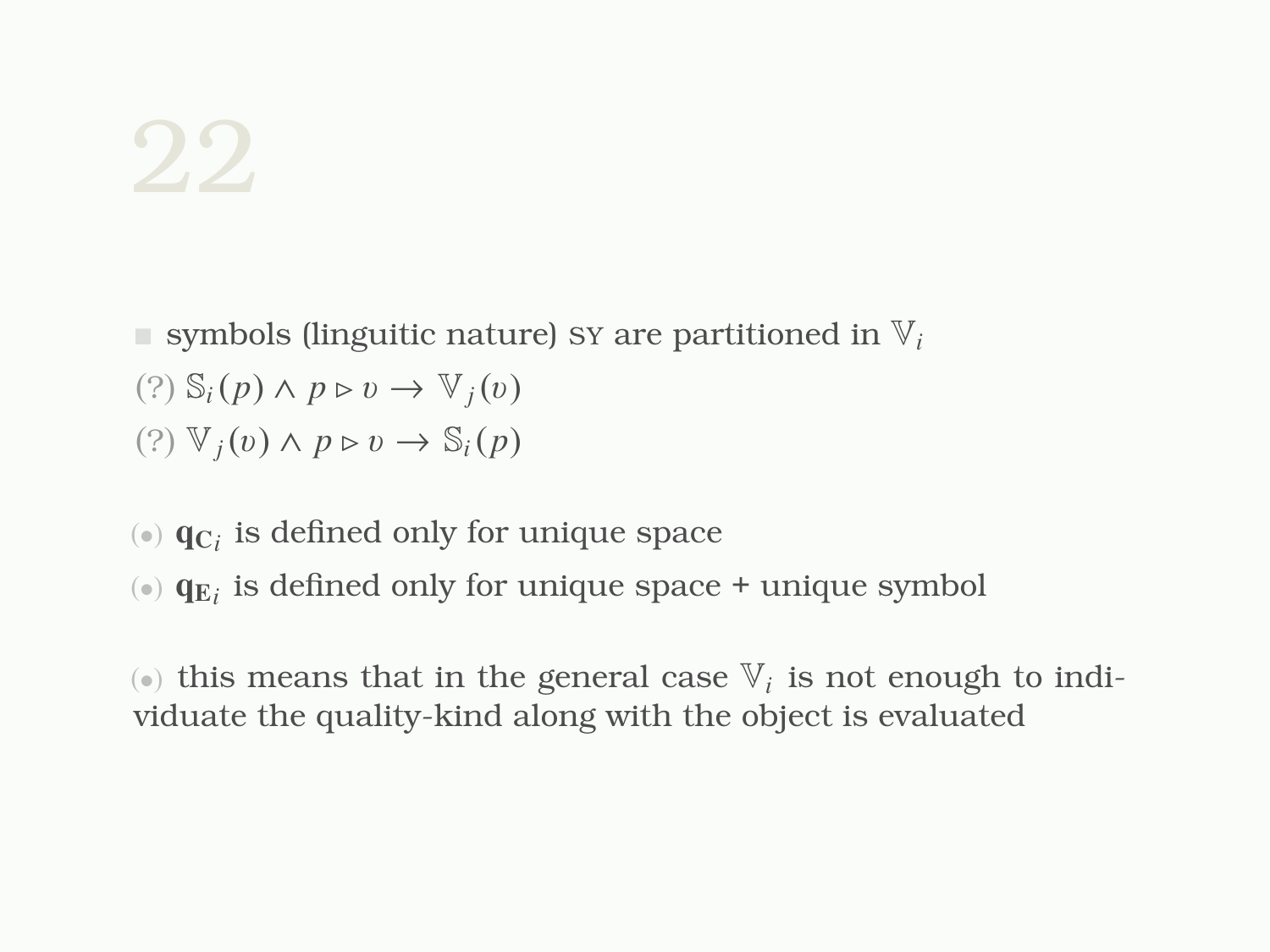in the particular case of unique space and unique symbol



 $\blacksquare$  *x* ∈  $\Vert r \Vert_{\approx q}$  *iff*  $q(x)$ :: p ∧  $q(r)$ :: p

- (•) 1-1 relation btw eq. classes and *non-empty* properties intensional properties vs. extensional classes [res. nomin.] different general properties can share eq. classes
- $\blacksquare$  q<sub>A</sub> is surjective, q<sub>S</sub> is injective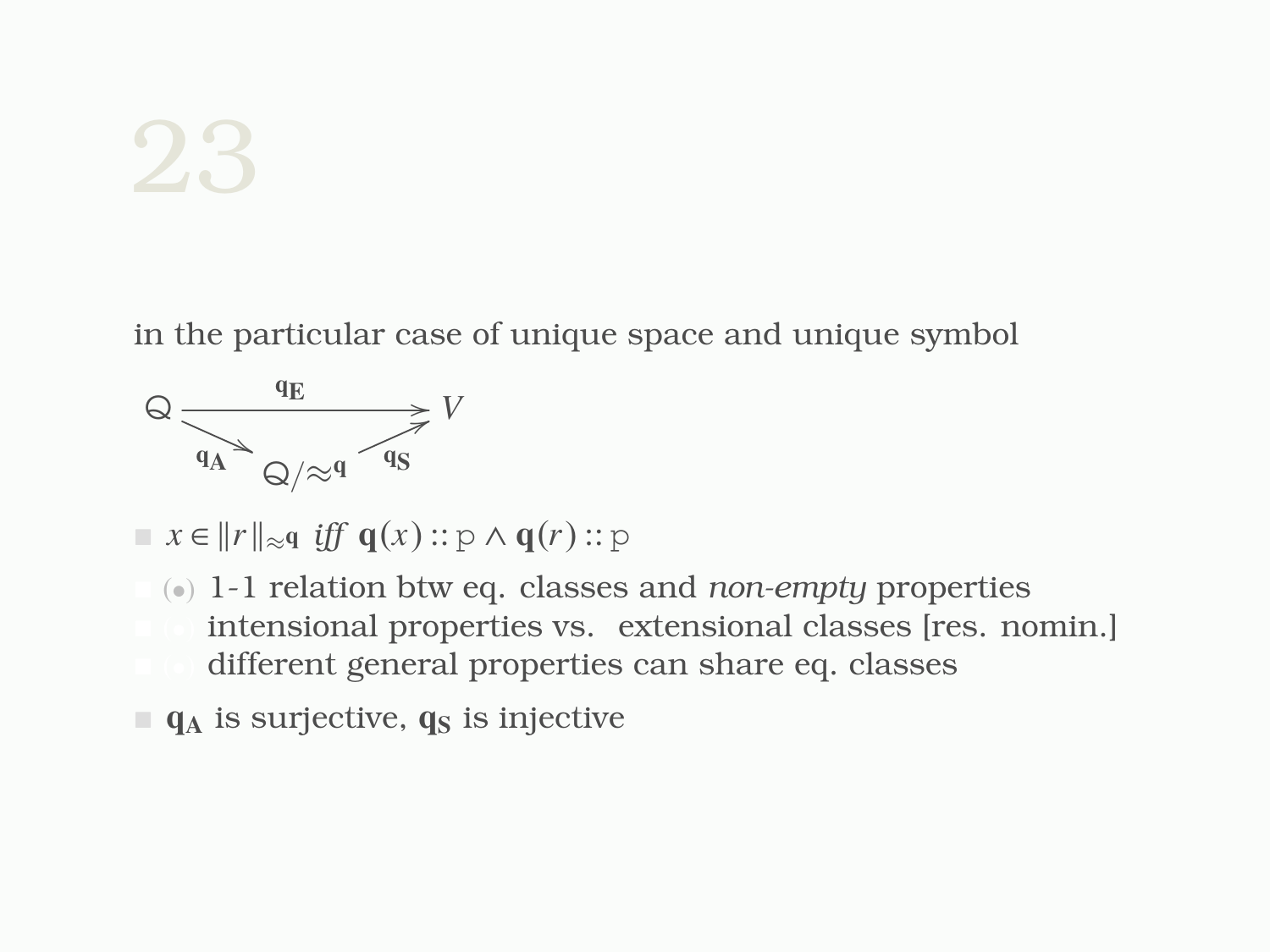in the particular case of unique space and unique symbol



 $\blacksquare$  *x* ∈  $\Vert r \Vert_{\approx q}$  *iff*  $q(x)$ :: p ∧  $q(r)$ :: p

- (•) 1-1 relation btw eq. classes and *non-empty* properties intensional properties vs. extensional classes [res. nomin.] different general properties can share eq. classes
- $\blacksquare$  q<sub>A</sub> is surjective, q<sub>S</sub> is injective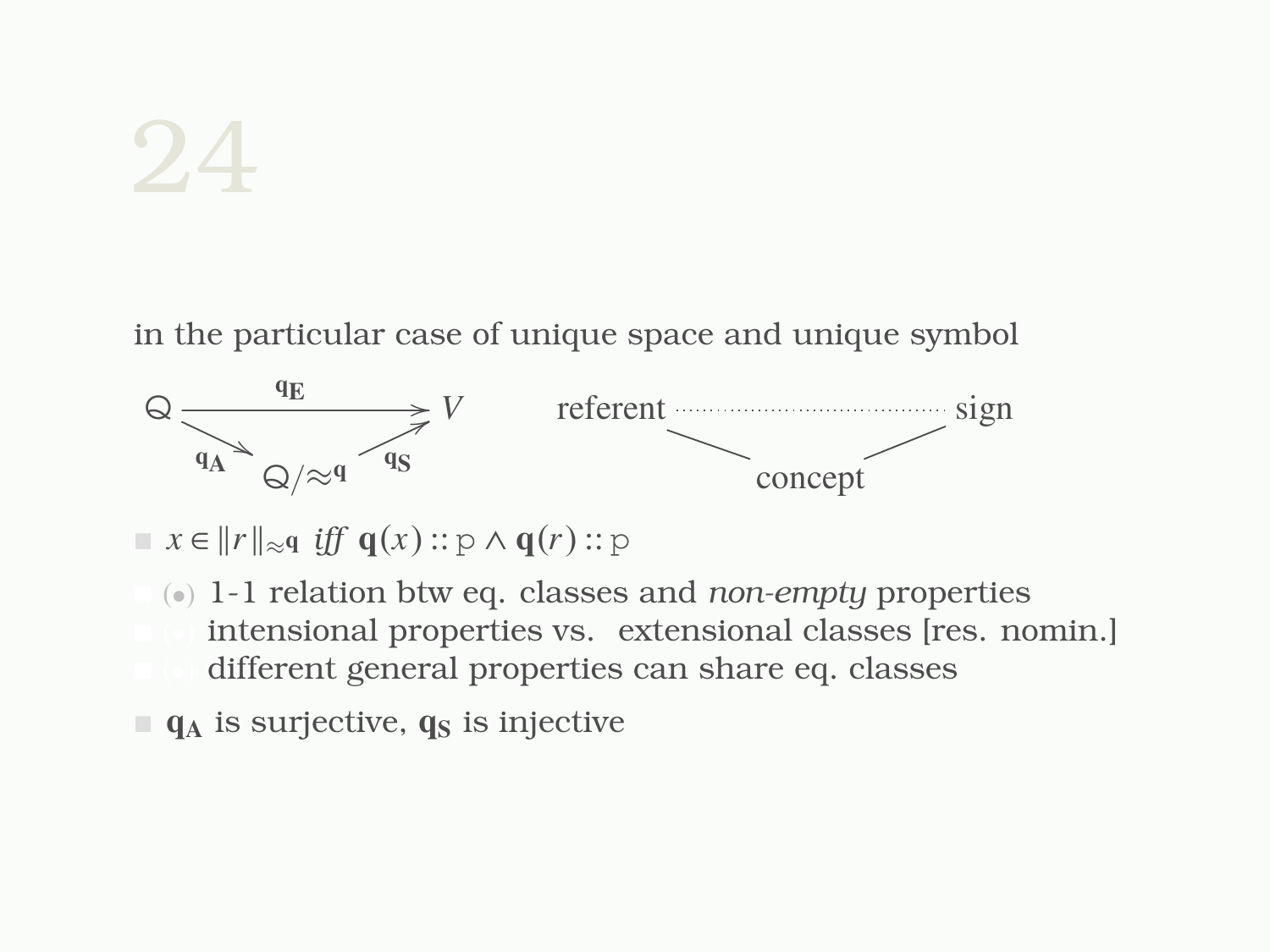

(•) are *values* symbols or equivalent classes of symbols ?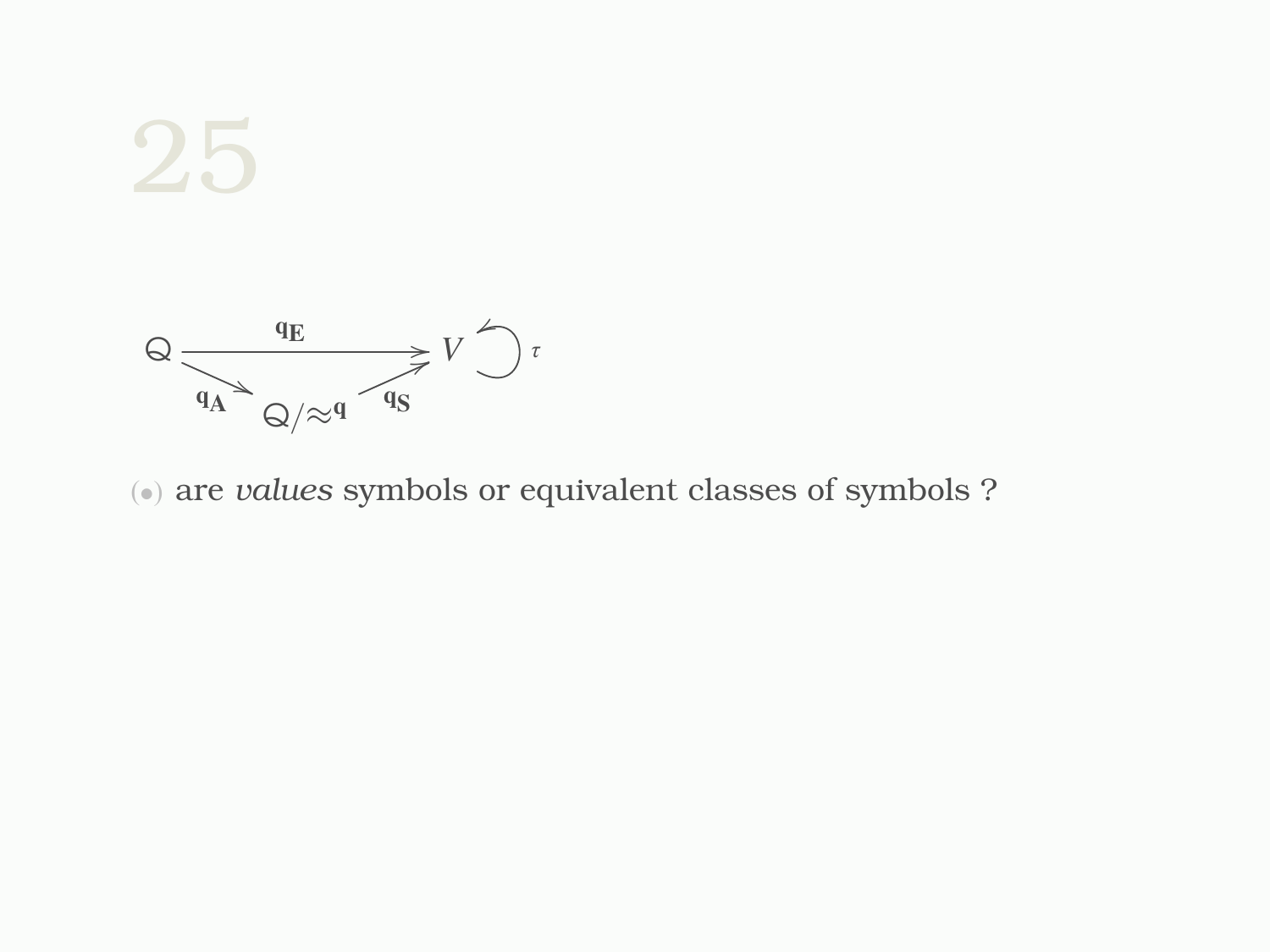

( $\bullet$ ) if  $\mathbf{q}_\mathbf{S}$  is bijective then  $\mathbf{q}_{\mathbf{C}_i}$  and  $\mathbf{q}_{\mathbf{E}_i}$  are equi-informative  $\blacksquare$  how to justify the interesting case (assuming  $\mathbb{S}_{\mathsf{W}} \neq \mathbb{S}_{\mathsf{H}}$ )?

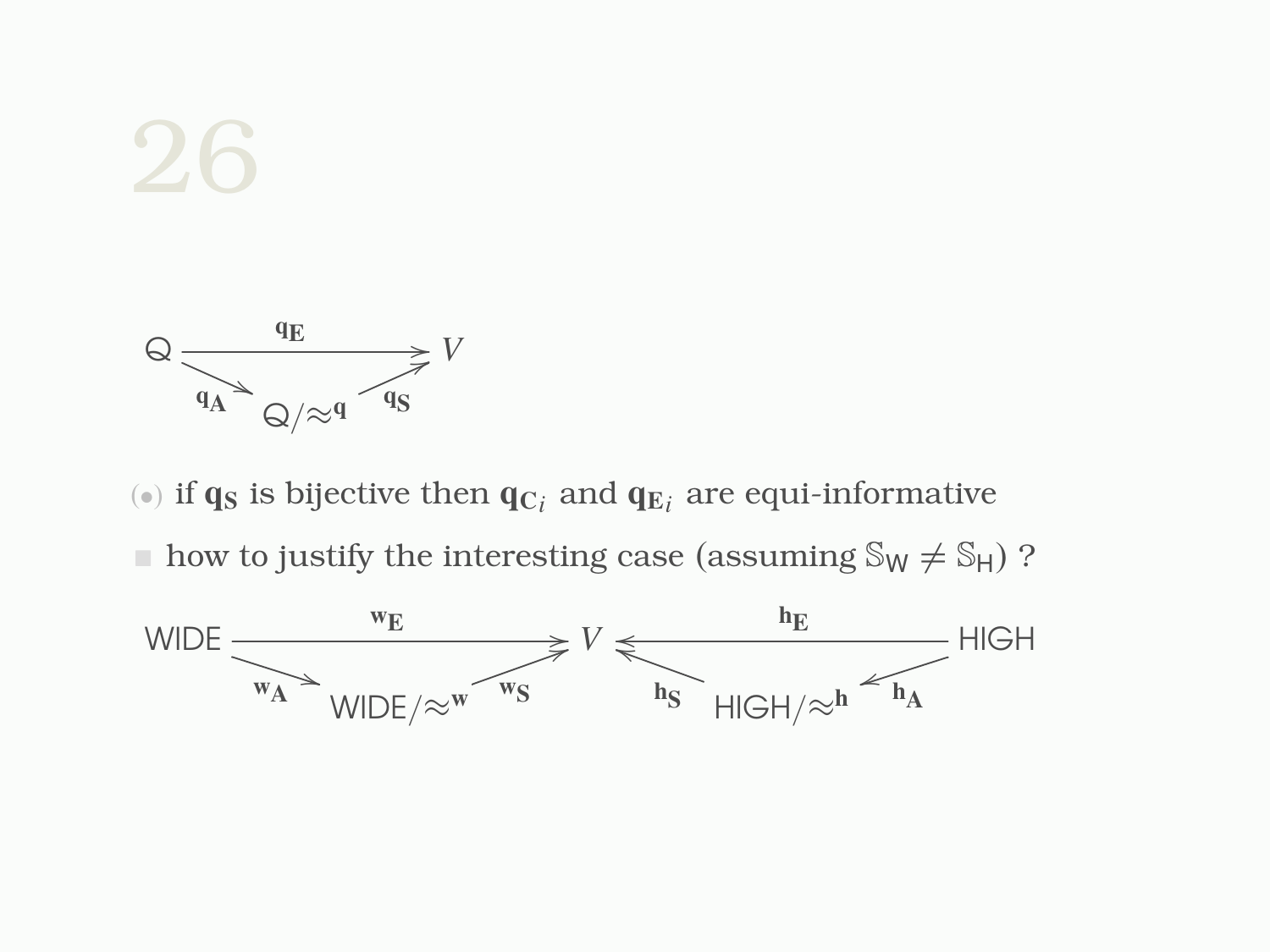

 $R_{\Omega} \subseteq \mathbb{Q}$ : set of *reference* objects in 1-1 correspondence with the eq. classes in  $\mathsf{Q}/\approx^q$  and (non-empty) properties in S

- $\blacksquare$  q<sub>M</sub> represents a comparison procedure related to  $\bigcirc$
- $x \approx^q y$  *iff*  $q_M(x) = q_M(y) = r$
- $\blacksquare$  if *r* ∈ *R*<sub>Q</sub> then  $q_M(r) = r$  and  $r \approx q_r$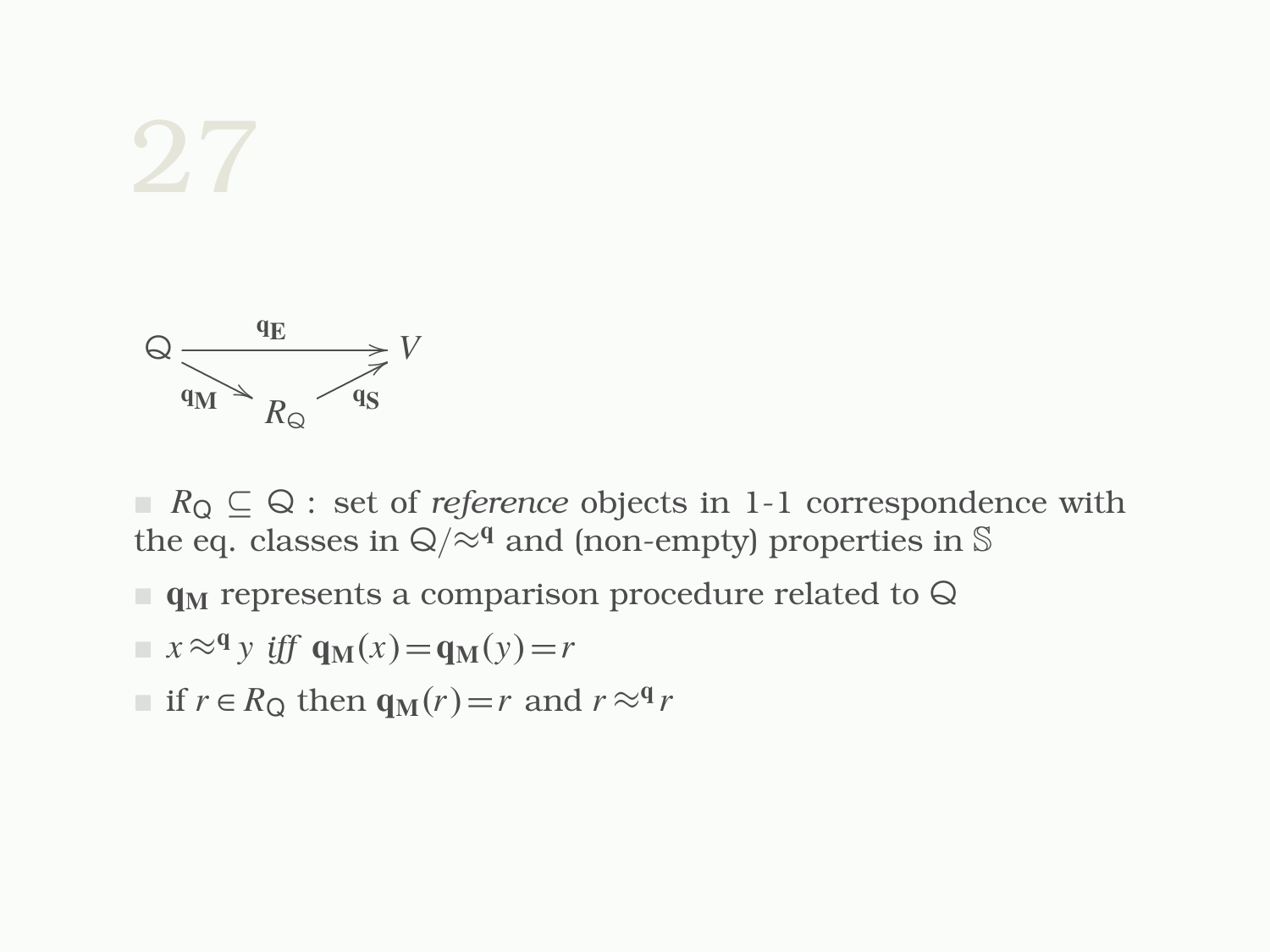

- $\blacksquare$  if *r* ∈ *R*<sub>Q</sub> then  $w_M(r) = r$  and  $h_M(r) = r$
- ( $\bullet$ ) the procedures  $w_M$  and  $h_M$  are different
- $\blacksquare$  in the case of unique space for both height and width:
- (a)  $\mathbf{w}_M(r) = r$  *iff*  $\mathbf{w}(r) :: p_r$  and  $\mathbf{h}_M(r) = r$  *iff*  $\mathbf{h}(r) :: p_r$

our reference meter is both 1m hight and 1m width